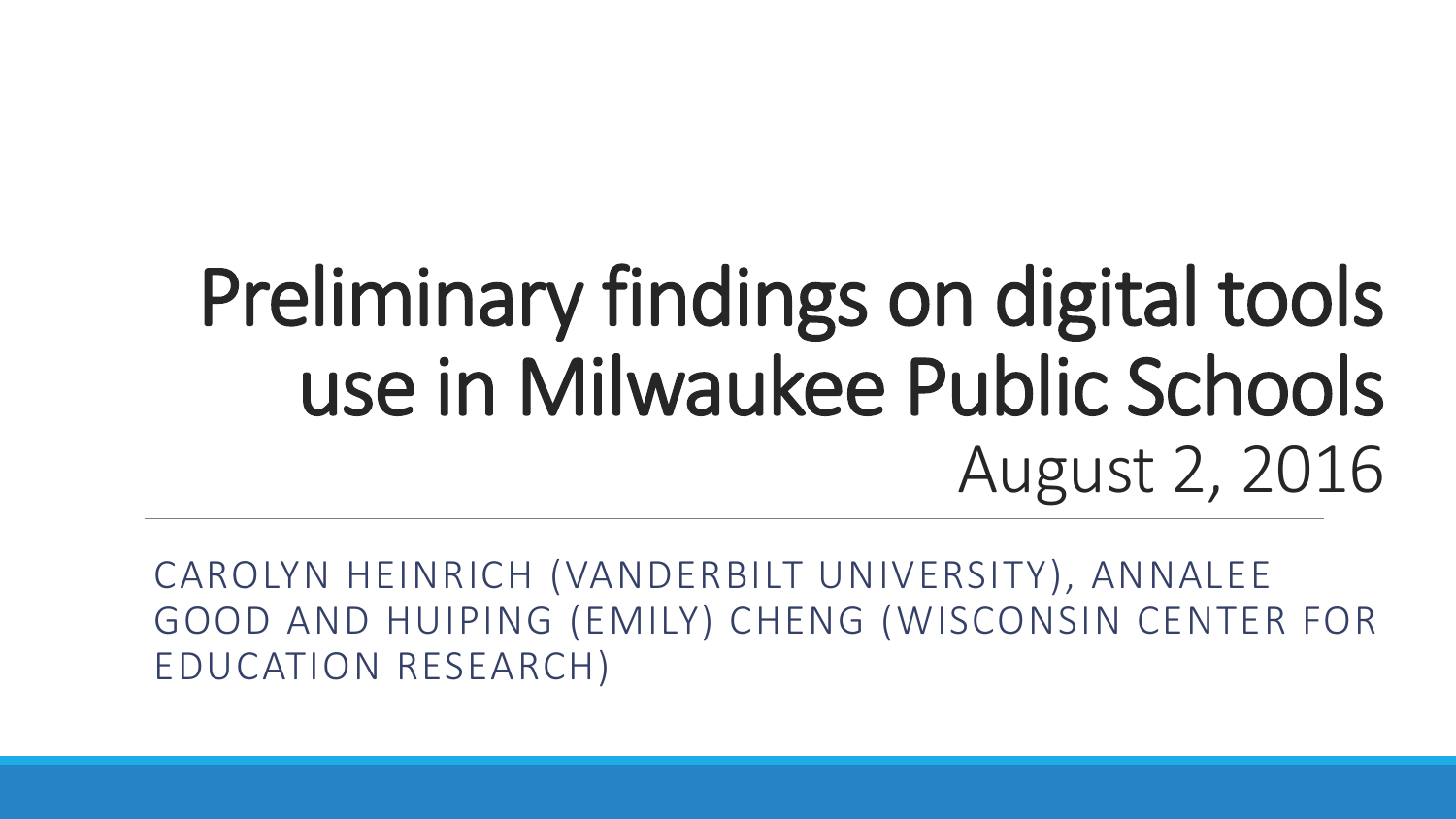#### Acknowledgments

We thank the following individuals for their support of this research:

- $\triangle$  Mr. Jaime Davila for his generous funding of this work;
- **\*** Sandy Schroeder, Kristin Kappelman, Will Luedtke, John Hill, and other MPS staff for their assistance in providing the MPS student record data and other support of the project and fieldwork;
- $\triangle$  Lyndsay Marczak, Amy Jarvis and Zach Lane for their support in accessing the Edgenuity data;
- $\triangle$  **MPS high school teachers, principals and other staff who have supported the** observation data collection and other qualitative research of the project.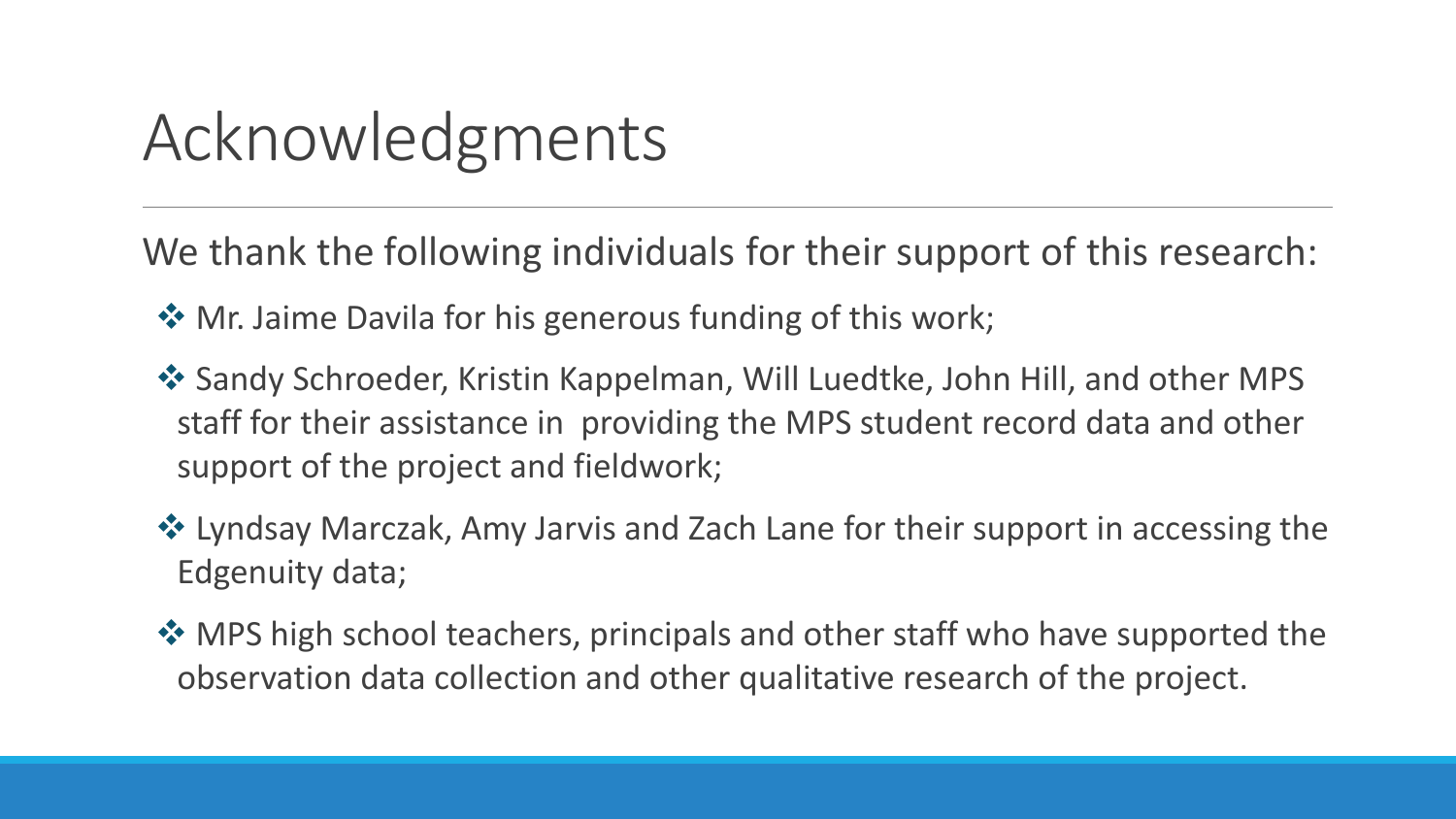#### Research objectives

1. How are the digital tools being **implemented in practice***?* 

- 2. How do the digital tools influence **student academic progress and outcomes**?
- 3. What **policies and strategies at the district, school and classroom levels** would improve the effectiveness of digital tools?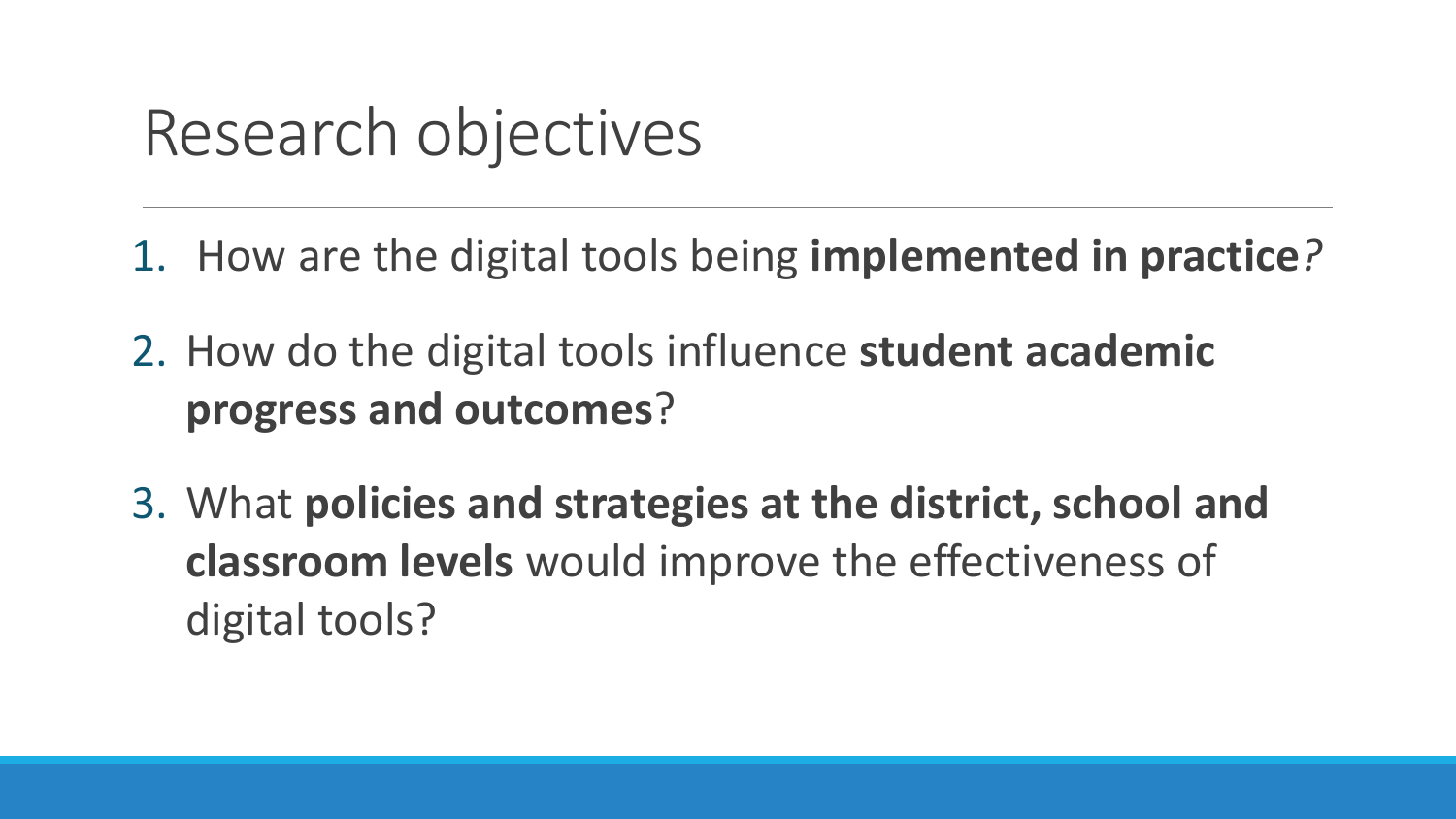### Research Overview: Data and Methods of Analysis

- ◆ Quantitative analysis of Edgenuity data linked with MPS student record data
	- Over 1.6 million (2014-15) and 1.5 million (2013-14) Edgenuity gradebook-session records with information on course-taking, activities completed and performance in Edgenuity courses linked to MPS student records that include demographic and test score data
	- **Descriptive statistics, regression analysis, fixed effects models and matching analysis**
- ◆ Qualitative analysis of data from observations of instructional sessions that include the use of digital tools, teacher interviews and document analysis
	- 46 total observations of technology (Edgenuity) use (31 conducted in 9 MPS schools in Spring 2016; 15 observations conducted in Spring 2015 in 2 MPS schools) using a standard observation instrument; observations of 2 PD sessions; analyzed using Nvivo software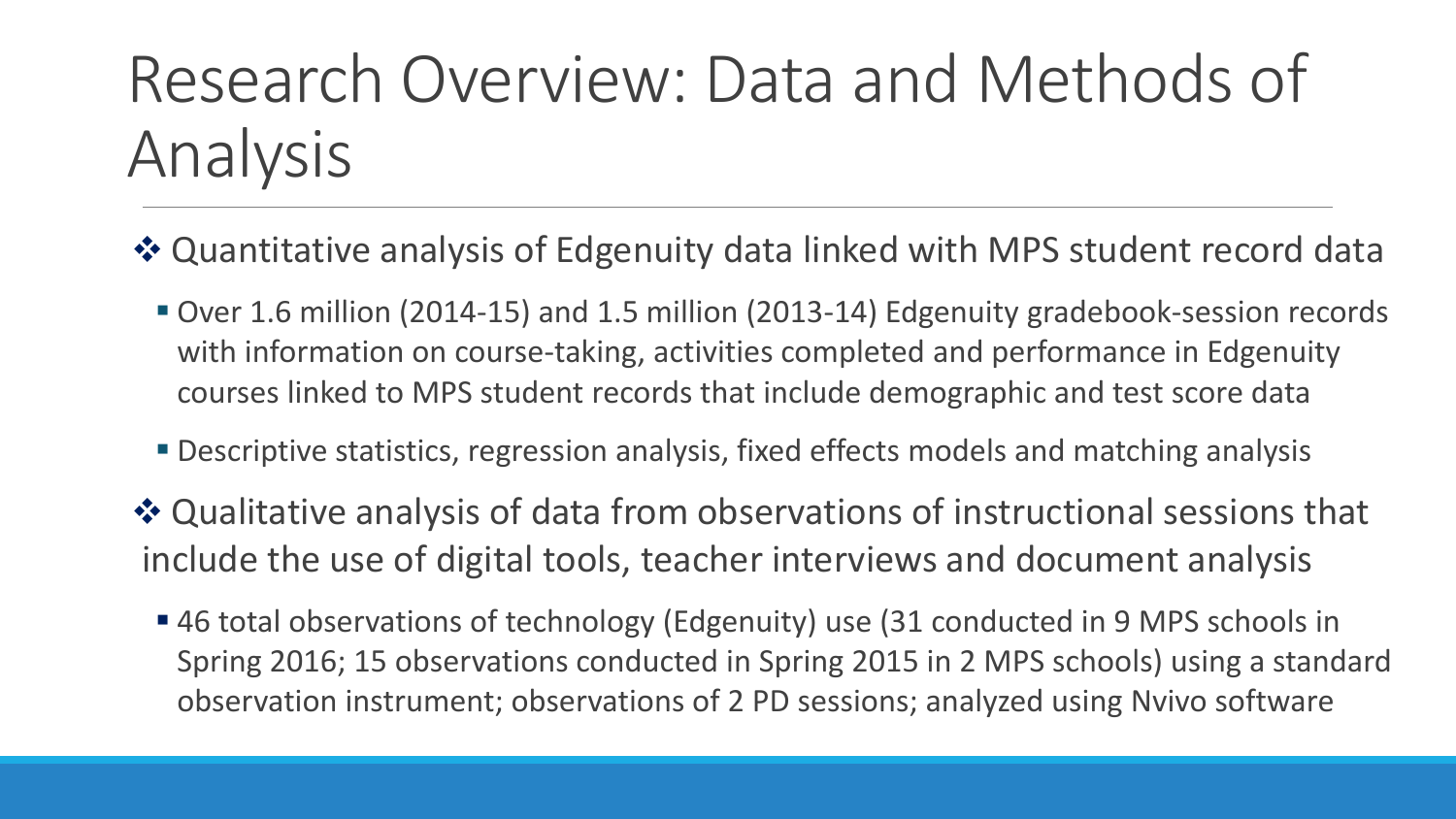# Linked Edgenuity and MPS Data

KEY PRELIMINARY FINDINGS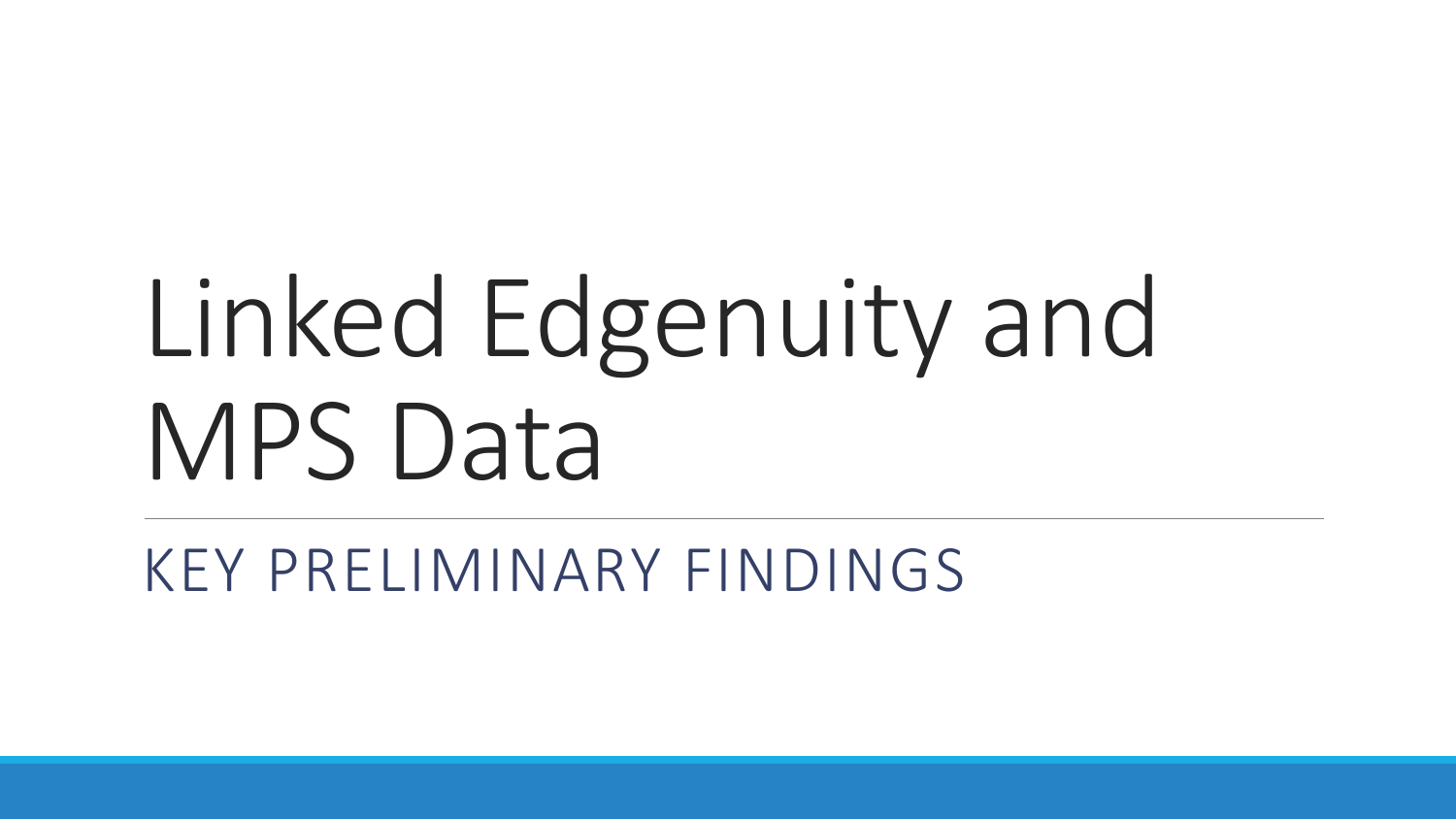#### Findings from analyses of linked Edgenuity-MPS data: student participation

#### **Who is more likely to use Edgenuity (among MPS students, 2014-15)?**

- Students falling *well below* or *significantly below target* in their fall academic (MAP) performance
- ❖ Students who are absent more often
- ❖ Free-lunch eligible students
- $\div$  Students in 10-12 grades (compared to 9<sup>th</sup> graders)

Alternatively:

 $\triangle$  English language learners (ELLs) and students with disabilities are significantly less likely to use Edgenuity (when controlling for their MAP test score performance, which is significantly lower compared to other MPS students)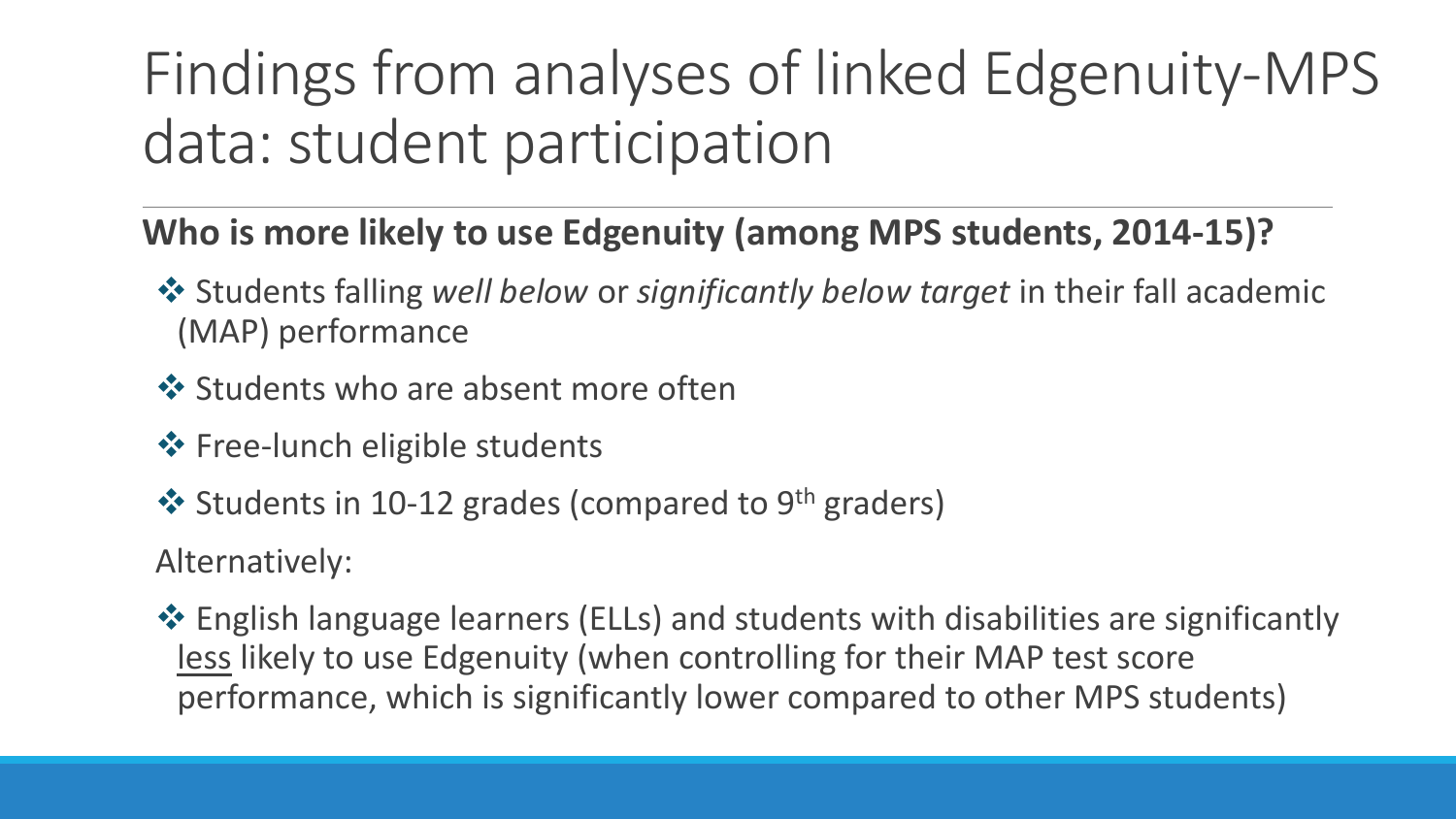| Table 1: Who in MPS is using Edgenuity? Odds of using Edgenuity |                         |                        |                                                          |             |                                                                 |  |  |
|-----------------------------------------------------------------|-------------------------|------------------------|----------------------------------------------------------|-------------|-----------------------------------------------------------------|--|--|
|                                                                 |                         | 2014-15                |                                                          |             | 2013-14                                                         |  |  |
| <b>Student characteristics</b>                                  | <b>Odds</b><br>(higher) | <b>Odds</b><br>(lower) | <b>Odds for</b><br>students in<br>Edgenuity<br>H.S. only | <b>Odds</b> | <b>Odds for</b><br>students in<br><b>Edgenuity</b><br>H.S. only |  |  |
| Female                                                          |                         | $-13%$                 | $-16%$                                                   | $-18%$      | $-19%$                                                          |  |  |
| Asian (reference category for                                   |                         |                        |                                                          |             |                                                                 |  |  |
| race: Black)                                                    |                         | $-63%$                 | $-66%$                                                   | $-64%$      | -56%                                                            |  |  |
| White                                                           |                         |                        |                                                          | $-33%$      | $-13%$                                                          |  |  |
| Hispanic                                                        |                         |                        |                                                          | $-22%$      | $-14%$                                                          |  |  |
| English language learner                                        |                         | $-37%$                 | $-19%$                                                   | $-22%$      | $-32%$                                                          |  |  |
| Free lunch eligible                                             | 22%                     |                        | 34%                                                      |             |                                                                 |  |  |
| <b>Student with disabilities</b>                                |                         | $-35%$                 | $-28%$                                                   | $-12%$      |                                                                 |  |  |
| Percent absent                                                  | 127%                    |                        | 137%                                                     | 708%        | 342%                                                            |  |  |
| Grade 10 (reference category:                                   |                         |                        |                                                          |             |                                                                 |  |  |
| Grade 9)                                                        | 296%                    |                        | 128%                                                     | 275%        | 102%                                                            |  |  |
| Grade 11                                                        | 507%                    |                        | 255%                                                     | 604%        | 268%                                                            |  |  |
| Grade 12                                                        | 278%                    |                        | 199%                                                     | 311%        | 124%                                                            |  |  |
| Fall math (not tested)                                          | 94%                     |                        | 125%                                                     |             |                                                                 |  |  |
| On or above target: fall math                                   |                         | $-61%$                 | $-46%$                                                   |             |                                                                 |  |  |
| Well below target: fall math                                    | 43%                     |                        | 34%                                                      |             |                                                                 |  |  |
| Significantly below: fall math                                  | 51%                     |                        | 24%                                                      |             |                                                                 |  |  |
| Fall reading scale score                                        |                         |                        |                                                          | 7%          |                                                                 |  |  |
| Fall math scale score                                           |                         |                        |                                                          | $-18%$      | $-18%$                                                          |  |  |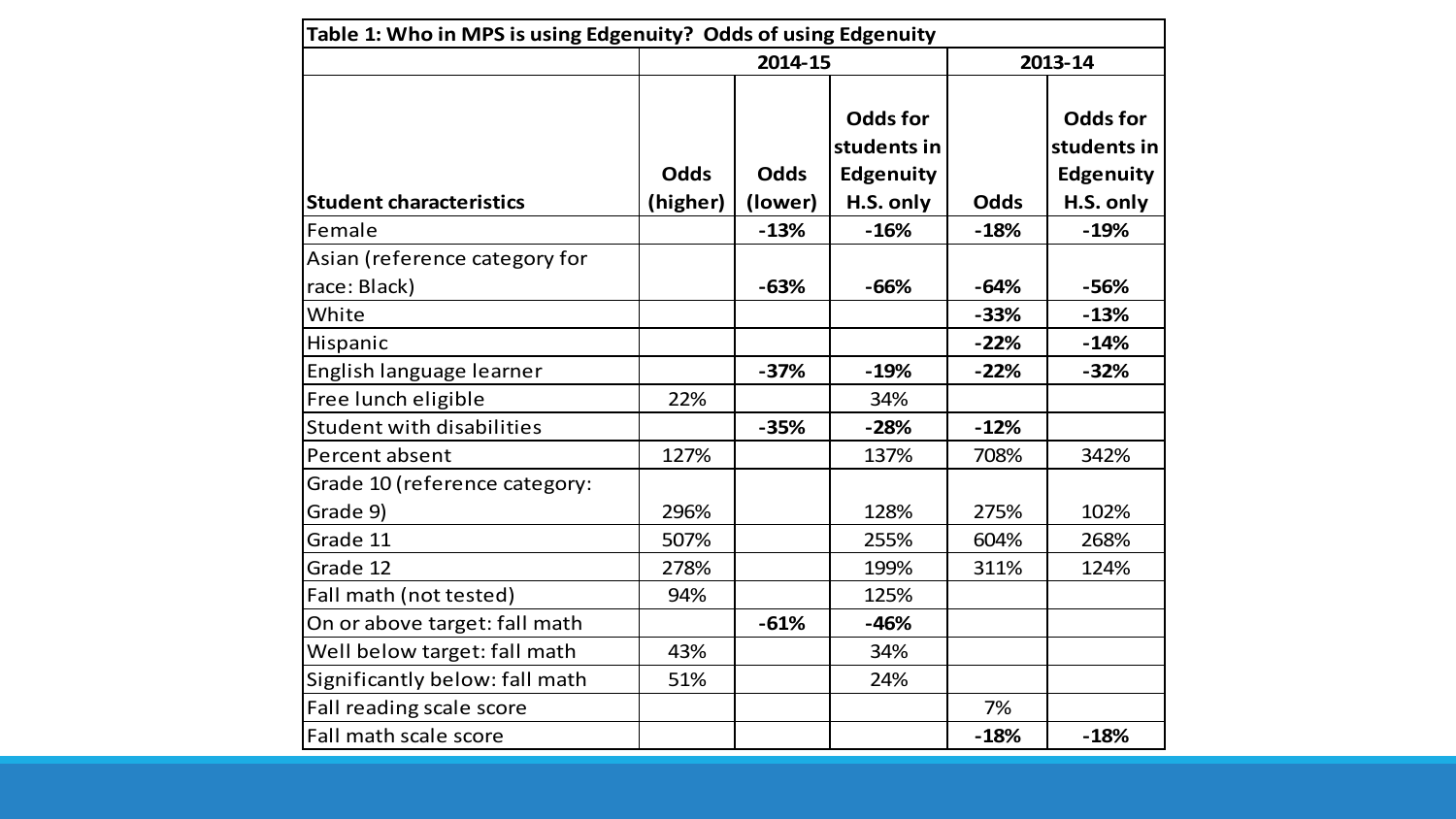#### Findings from analyses of linked Edgenuity-MPS data: course-taking and academic progress

#### **Student performance in Edgenuity courses (2014-15 and 2013-14)**

- $\triangle$  **MPS students perform least well in math and language arts course and best on** electives
- $\cdot$  ELLs and students with special needs scored significantly lower than other Edgenuity users on quizzes and tests, and their course failure rates were significantly higher
	- This pattern differed from 2013-14 for ELLs, who scored similarly compared to other MPS students using Edgenuity; this may relate to differences in their course-taking across these years
		- In 2014-15, ELLs were significantly more likely than non-ELLs to take courses in language arts, math, science and social studies (vs. elective courses); the opposite was true for ELLs in 2013-14: they had significantly lower odds of taking these courses (relative to electives)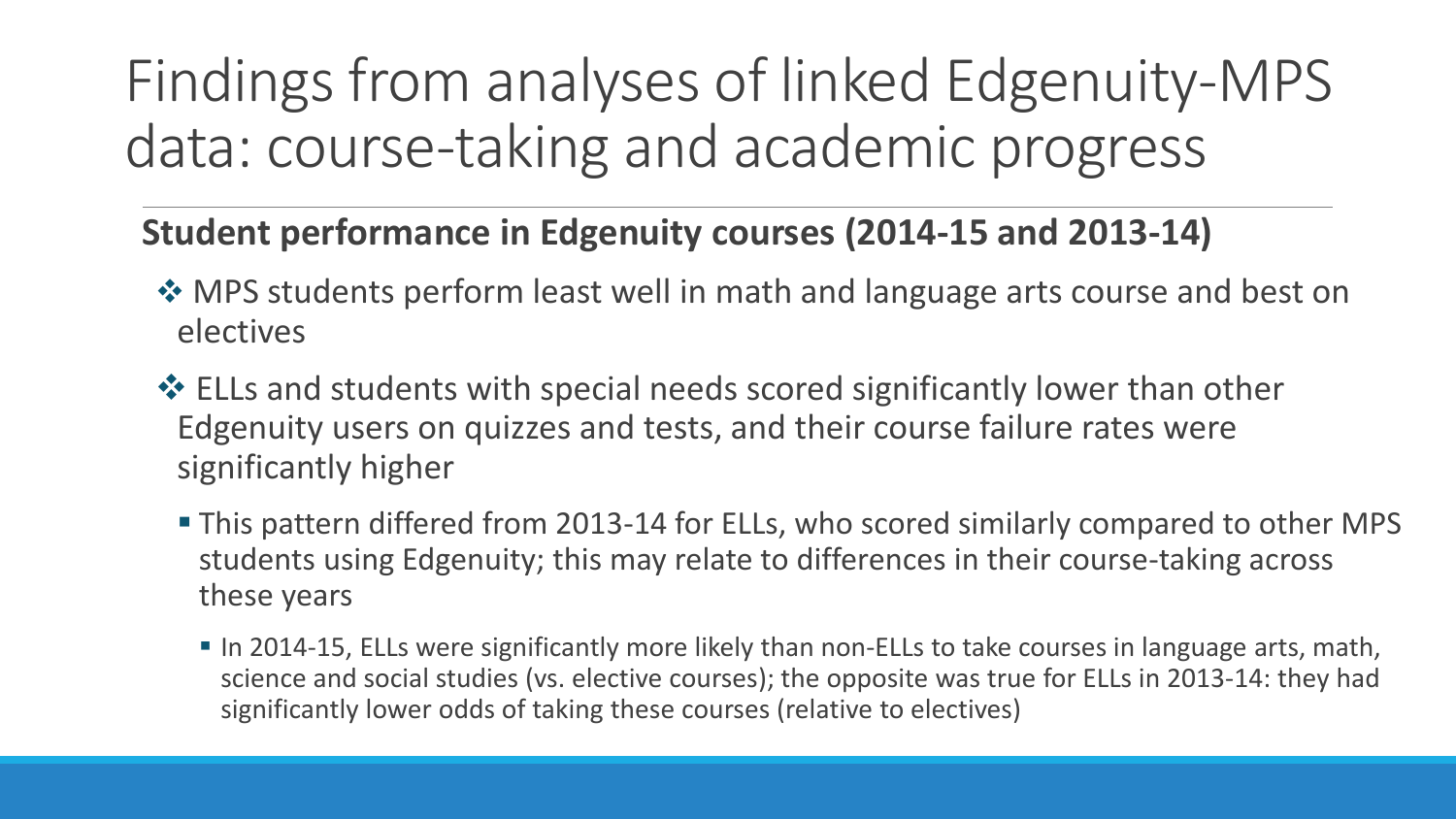| Table 2: Student performance on Edgenuity course quizzes and tests by course subject |                                                                     |         |                 |       |                 |        |  |  |
|--------------------------------------------------------------------------------------|---------------------------------------------------------------------|---------|-----------------|-------|-----------------|--------|--|--|
|                                                                                      | Average quiz or test scores in Edgenuity courses (n=# observations) |         |                 |       |                 |        |  |  |
|                                                                                      |                                                                     |         |                 |       | <b>Students</b> |        |  |  |
| <b>Type of</b>                                                                       | All                                                                 |         | English         |       | with            |        |  |  |
| <b>Edgenuity</b>                                                                     | Edgenuity                                                           |         | language        |       | special         |        |  |  |
| course                                                                               | users                                                               | n       | <i>learners</i> | n     | needs           | n      |  |  |
| 2014-15 school year                                                                  |                                                                     |         |                 |       |                 |        |  |  |
| <b>Electives</b>                                                                     | 67.20                                                               | 89,752  | 59.62           | 3,054 | 62.48           | 12,038 |  |  |
| Language Arts                                                                        | 55.50                                                               | 75,943  | 45.89           | 4,029 | 47.47           | 13,554 |  |  |
| Math                                                                                 | 53.00                                                               | 83,140  | 48.22           | 5,417 | 48.11           | 11,546 |  |  |
| Science                                                                              | 58.53                                                               | 57,254  | 54.84           | 3,691 | 55.51           | 11,145 |  |  |
| Social studies                                                                       | 61.04                                                               | 86,457  | 57.23           | 4,516 | 59.23           | 12,459 |  |  |
| 2013-14 school year                                                                  |                                                                     |         |                 |       |                 |        |  |  |
| <b>Electives</b>                                                                     | 69.15                                                               | 78,631  | 70.08           | 3,422 | 65.78           | 7,861  |  |  |
| Language Arts                                                                        | 61.09                                                               | 71,725  | 63.34           | 2,647 | 57.35           | 9,200  |  |  |
| Math                                                                                 | 50.91                                                               | 87,985  | 50.13           | 3,171 | 44.80           | 16,117 |  |  |
| Science                                                                              | 59.76                                                               | 56,194  | 59.38           | 2,564 | 54.90           | 9,231  |  |  |
| <b>Social Studies</b>                                                                | 59.41                                                               | 104,984 | 63.35           | 3,278 | 58.00           | 13,799 |  |  |

A score of 60 is needed (on a quiz or test) to pass a course.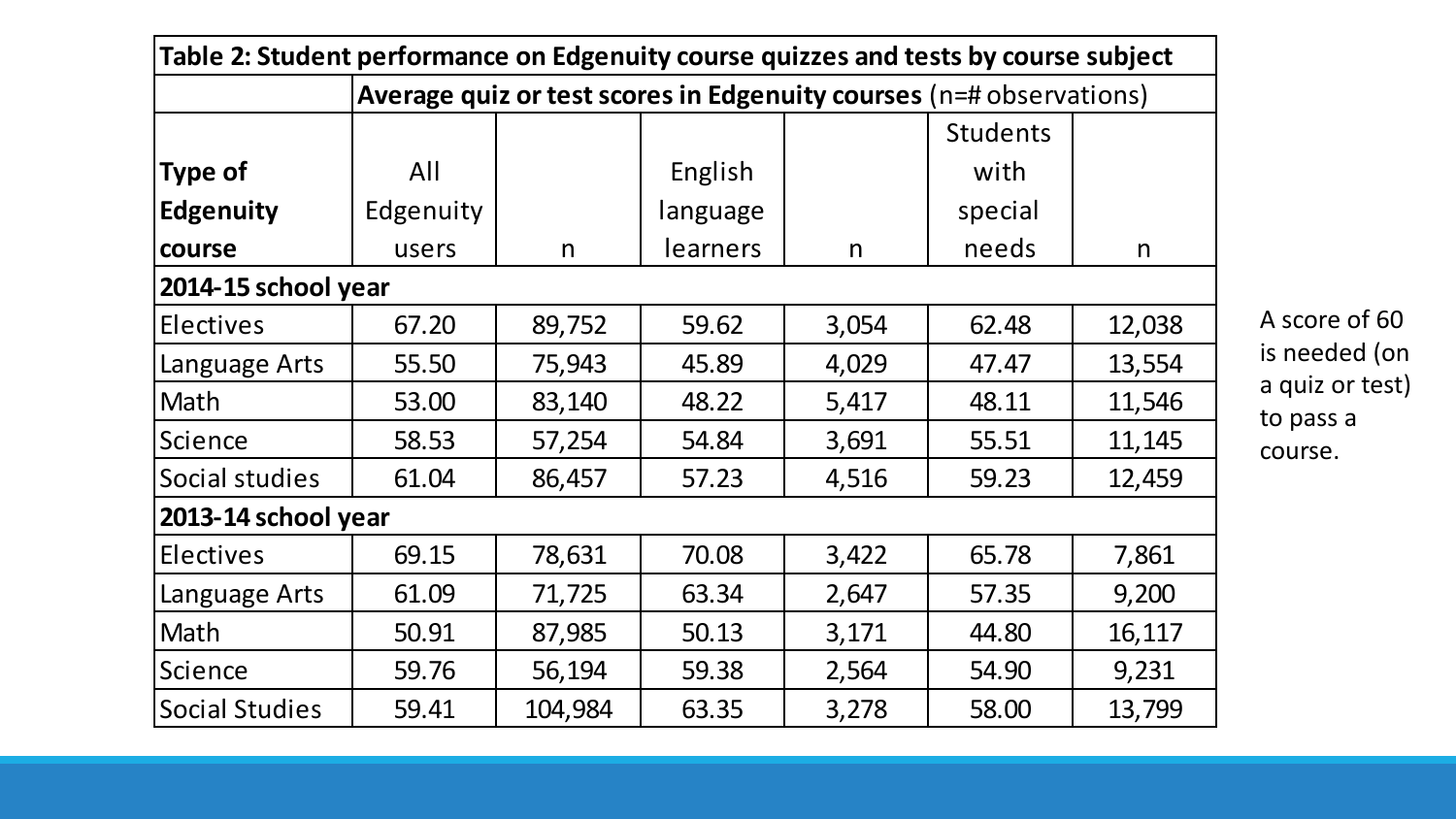Findings from analyses of linked Edgenuity-MPS data: Factors influencing Edgenuity course performance

**What malleable factors influence student course outcomes in Edgenuity (controlling for student characteristics, fall MAP performance, grade and school)?**

- Longer **session durations** are positively related to course outcomes—quiz/test scores increase (by 0.114 points in 2014-15 and 0.081 points in 2013-14) for each additional *minute*, and course failure rates are 0.045% lower in 2014-15 and 0.088% lower in 2013-14 for each additional minute
- Longer **% of session time spent idle** lowers quiz/test scores (by -6.16 points in 2014-15 and -10.81 points in 2013-14), and course failure rates are 20% higher for each *percentage point increase* in average idle time in 2014-15 (and 8.1% higher in 2013-14)
- An additional **activity completed per day** increases quiz/test scores by 0.747 points in 2014-15 and 0.652 points in 2013-14; course failures are 0.38% lower in 2014-15 and 0.42% lower in 2013-14 for each additional activity completed per day
- For each additional minute in **total session time**, course failure rates are lower by 4.9% in 2014-15 and by 5.6% in 2013-14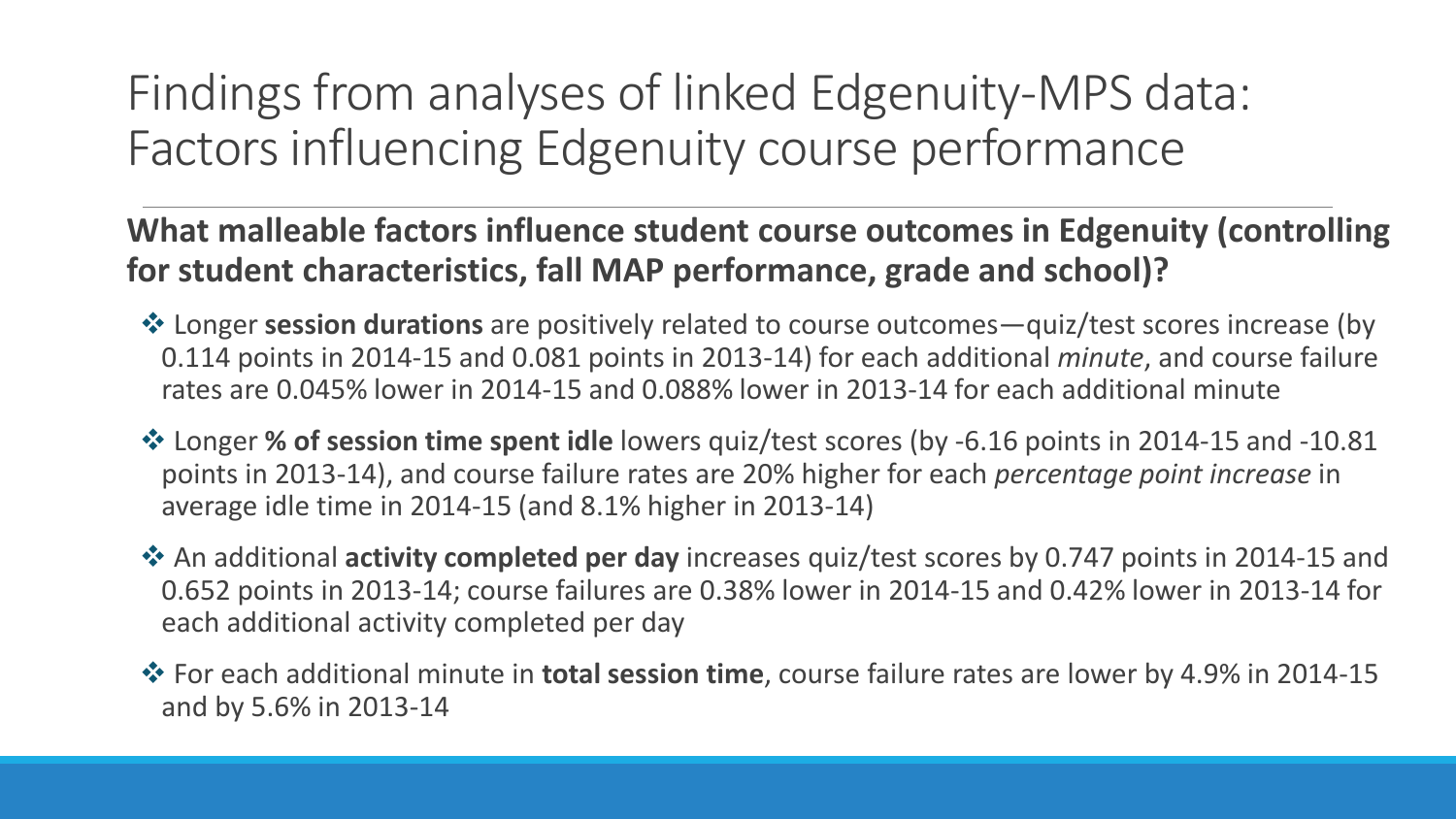#### Findings from analyses of linked Edgenuity-MPS data: Effective use of Edgenuity

#### **Who is using Edgenuity less effectively to make academic progress?**

- Students with special needs, eligible for free lunch, with poorer fall MAP performance and absent more often completed significantly fewer activities per day and had significantly shorter session durations
- Students absent more often also spent more time idle while logged into Edgenuity, and male students were also idle significantly more than female students on average
- $\triangle$  Free-lunch eligible students, those "well below target" on fall MAP scores and students absent more often have significantly lower total active time in Edgenuity
- Bradley Tech stood out in 2014-15 as having students with significantly more activities completed per day and longer session durations and less idle time

**We did not find significant associations between Edgenuity use and MAP test scores/gains**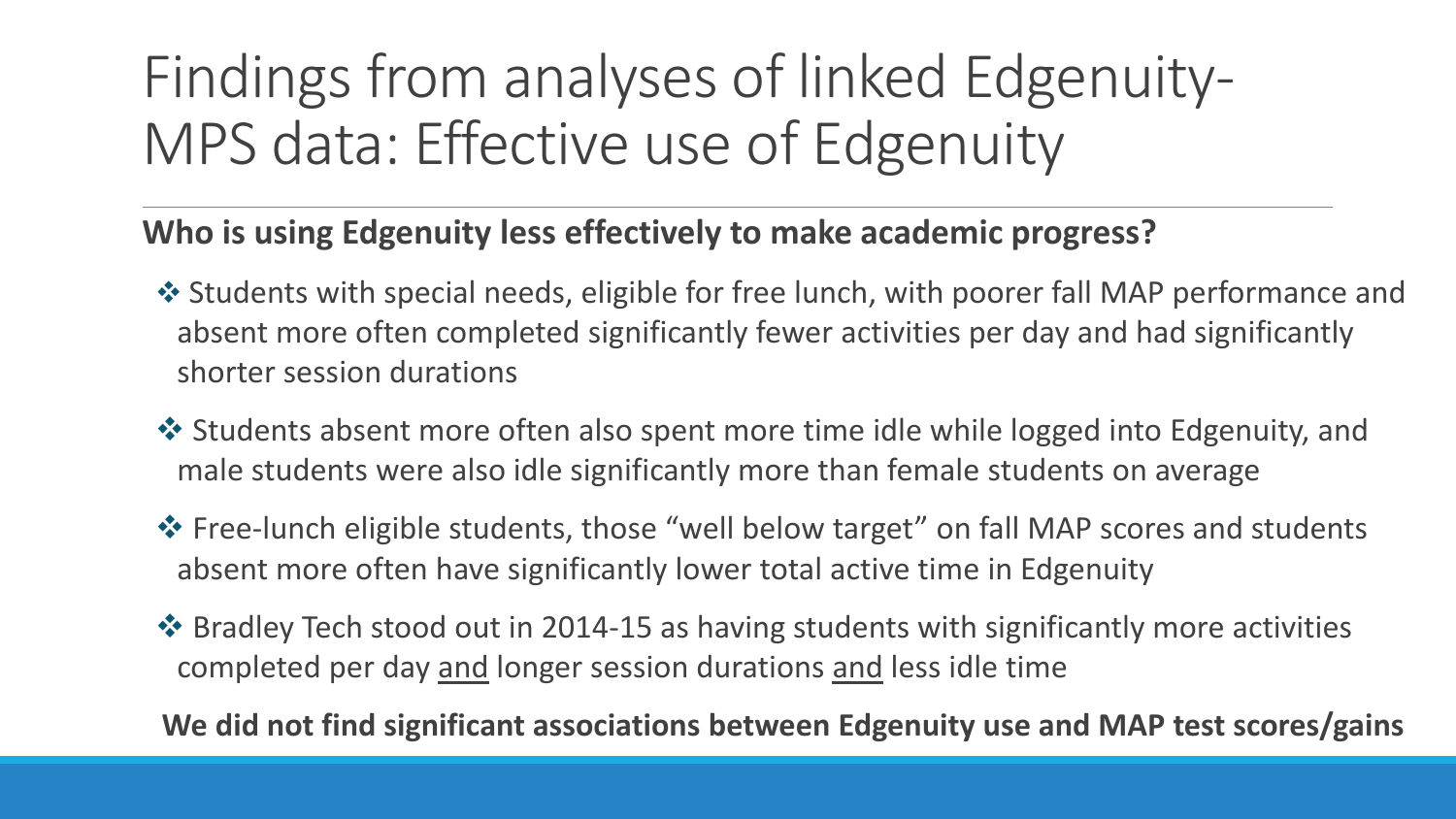# Patterns in Classroom Observations

KEY PRELIMINARY FINDINGS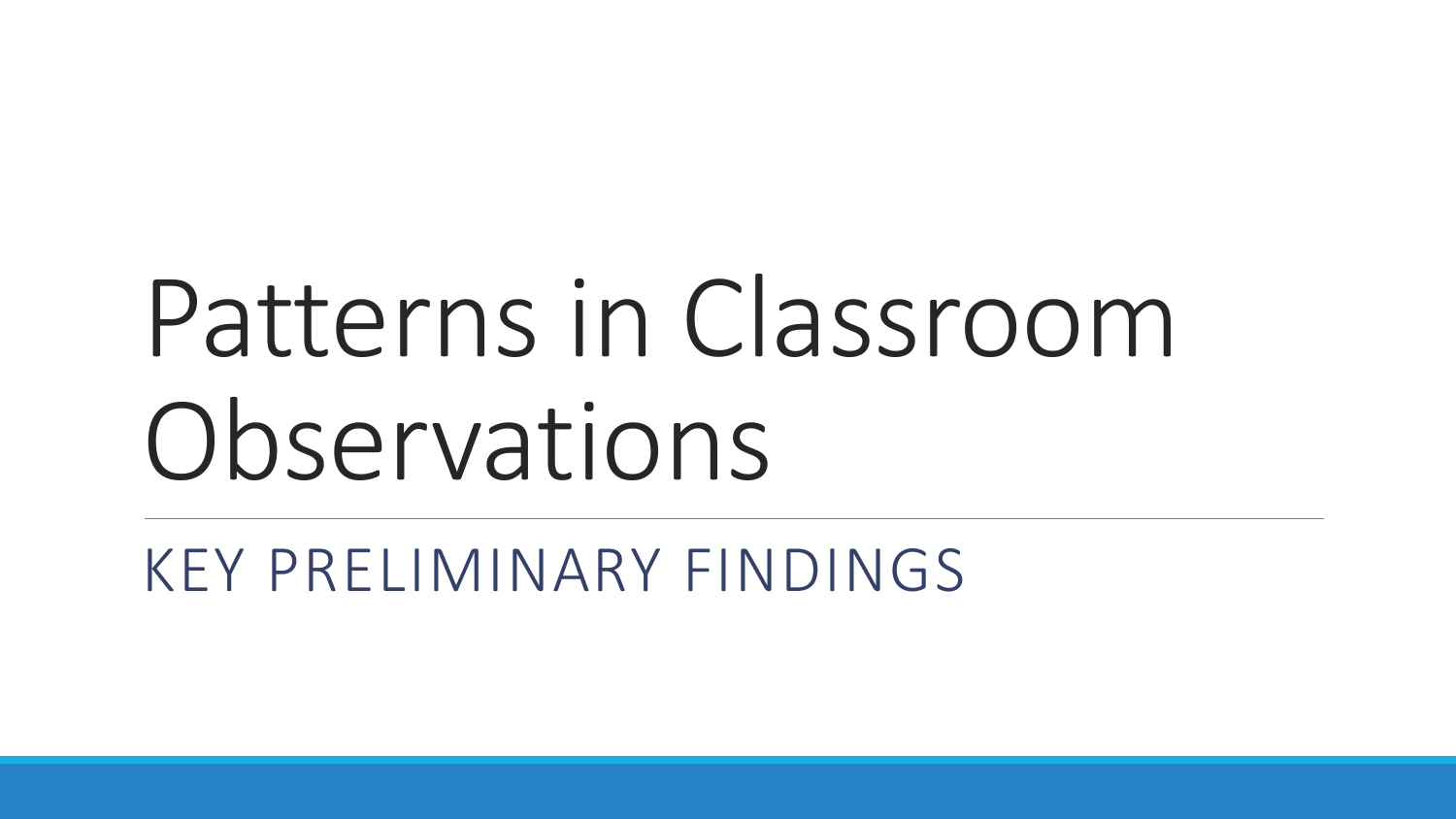#### Instructor role and capacity

- $\cdot$  Instructors had a range of capacity related to:
	- **Technical support**
	- Navigating the Edgenuity platform
	- **Content knowledge**
	- **Pedagogic strategy specific to blended environments**
- ❖ Instructors in labs had similar role in relation to:
	- **Providing tech support**
	- **Administrative responsibilities**
	- **Redirection and behavior management**
	- Occasional content support
	- **And student support in general**

*"After telling a story of a student who had come in crying on a Monday, wanting to talk to him because a family member had been shot, an instructor said: 'I'm their administrator, counselor, teacher. This is their home.'"*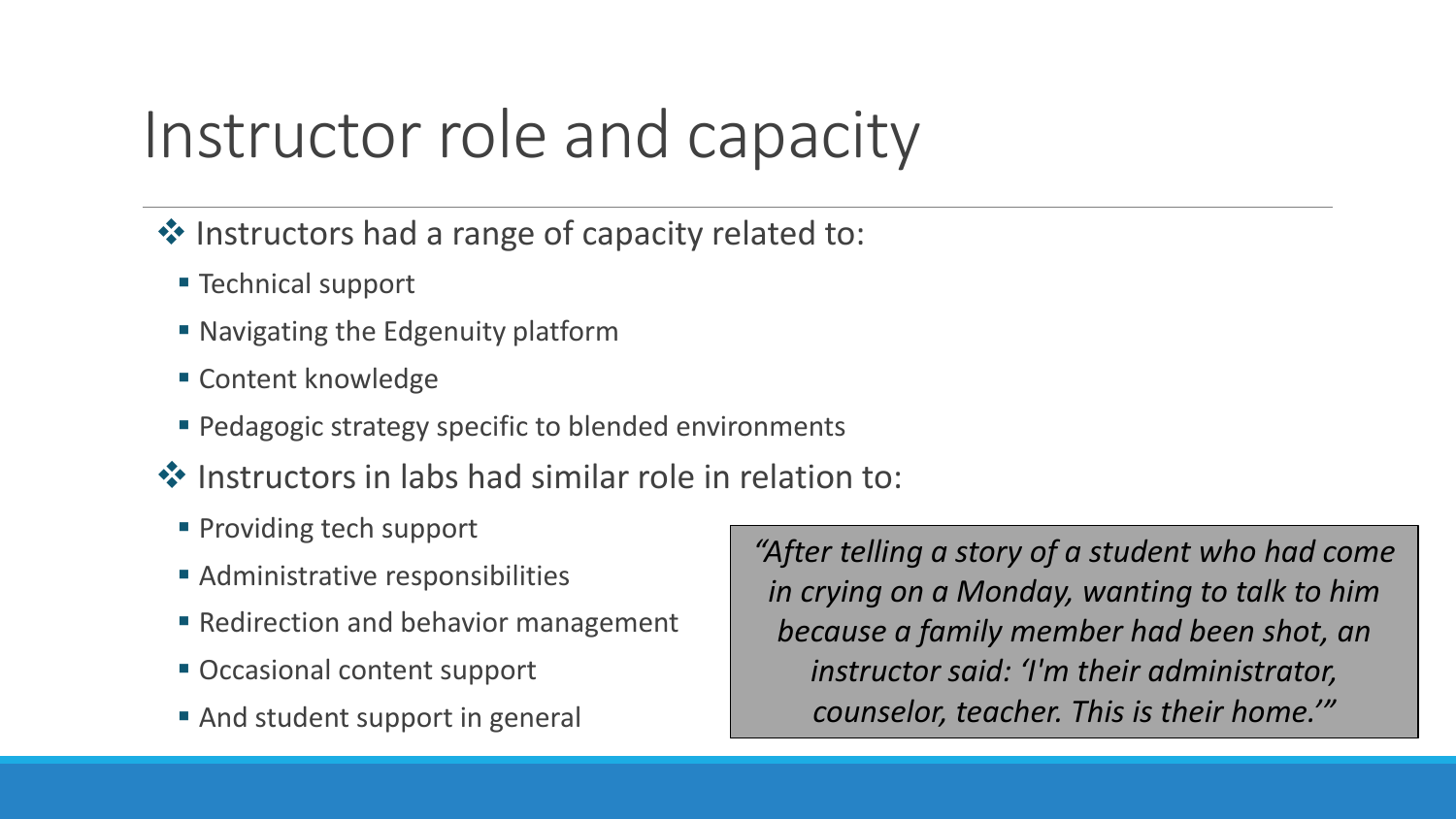Highly-rated examples: The teacher was fully engaged in the work of reviewing quizzes for students before they were submitted.

The teacher was up working with students at his computer or walking around to help others the entire time.

Low-rated examples: The classroom lab instructor walked to the back of the room where the student was sitting but did not notice her lack of engagement or address her use of the tool.

The instructors did not get directly involved in the student's instruction. Some instructors were walking in the classroom, trying to encourage students to get back to work. This student tried to get one instructor's attention but failed.



[4] All instructors have full engagement in instruction.

[3] Instructors are engaged in most of the instruction.

[2] Instructors are engaged in some of the instruction.

[1] Instructors rarely are engaged in instruction.

[0] Instructors are not engaged in instruction.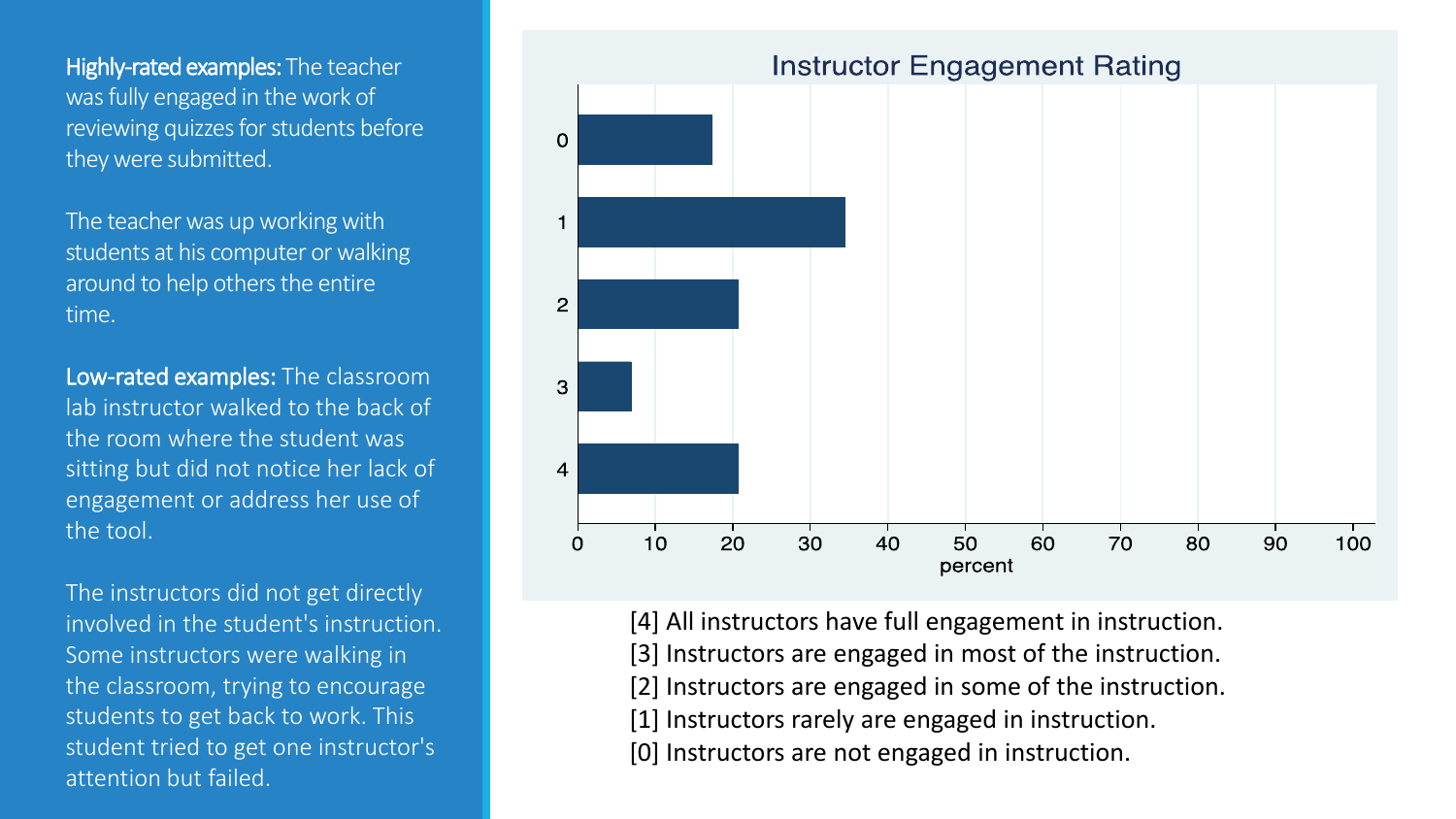### Access and technology

**Focus areas: reliable software, reliable hardware, internet connectivity, equitable access for students with disabilities and ELL students, challenges of tech support**

- Technology was functional for students in 90.3% of observations (2016)
	- Time lost due to problems with functionality was under 1 minute on average, and averaged 4.67 minutes among the 9.7% of observations that recorded technical problems
- A "spectrum" of disruption:
	- Barriers based simply on students' ability to use the technology (e.g. type on a keyboard)
	- Technical challenges impeding or slowing down instruction (e.g., slow internet making students wait for videos to load)
	- Stopping instruction completely (e.g., software crash; log-ins not working)
- $\triangle$  Burden of tech support falls most heavily on adult closest to the digital tool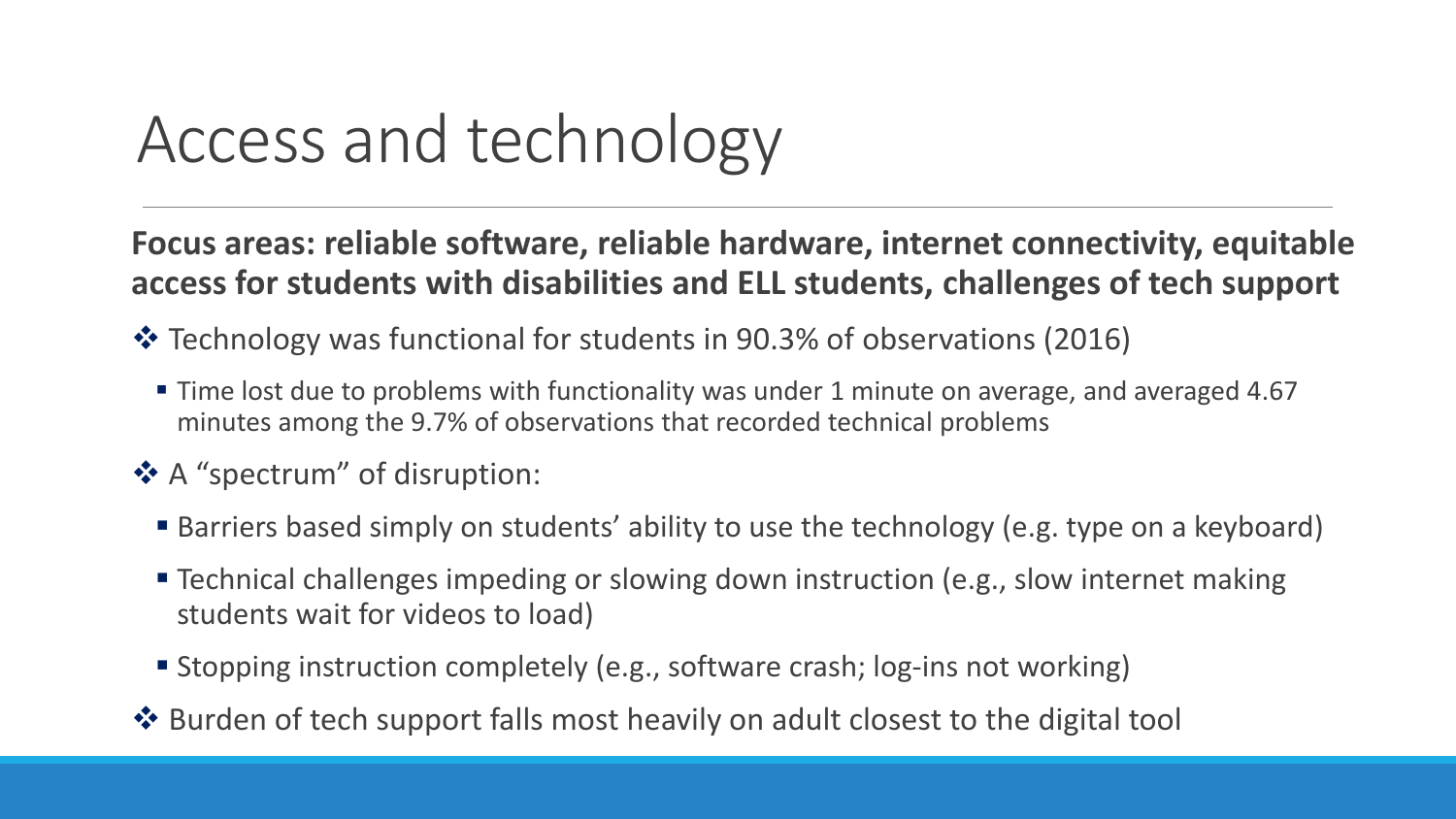Highly-rated (4) example: The student had full access to the internet and the Edgenuity program during the observation.

Lower-rated (3) examples: The internet was a little slow; other students in the classroom were having problems with their videos freezing up during the lectures.

The technology worked most of the time for the student, although she did have a problem re-logging into the account after finishing the quiz.



[4] Students have full access to the instructional setting throughout the session.

[3] Students have access to the instructional setting throughout most of the session.

[2] Students have access to the instructional setting throughout some the session.

[1] Students had multiple problems accessing the instructional setting throughout the session.

[0] No students were able to access the instructional setting.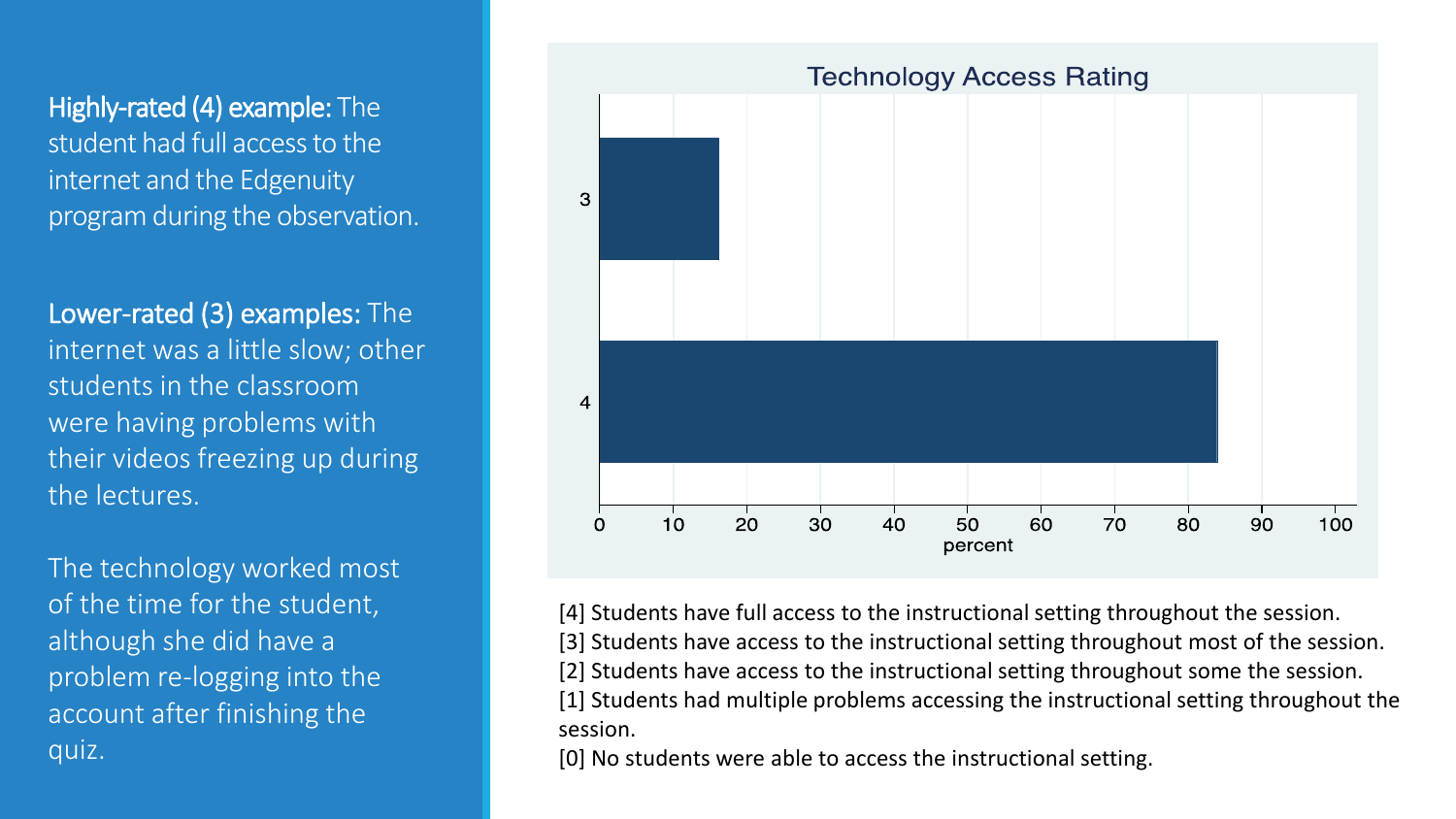#### Student engagement

 Students were off task 12.52 minutes on average (or 31.1% of total time observed)

 $\clubsuit$  Instructors noted that students in grades 11 and 12 tend to be more motivated than those in grades 9 and 10

**\*** "Digital citizenship", or whether students are using the digital tools in the intended ways, varied considerably but was often an issue with at least some students in an observed session

> *"The observed student was watching the video lectures and reading the online articles during the session. However, he also had his phone in hand and he was checking that constantly."*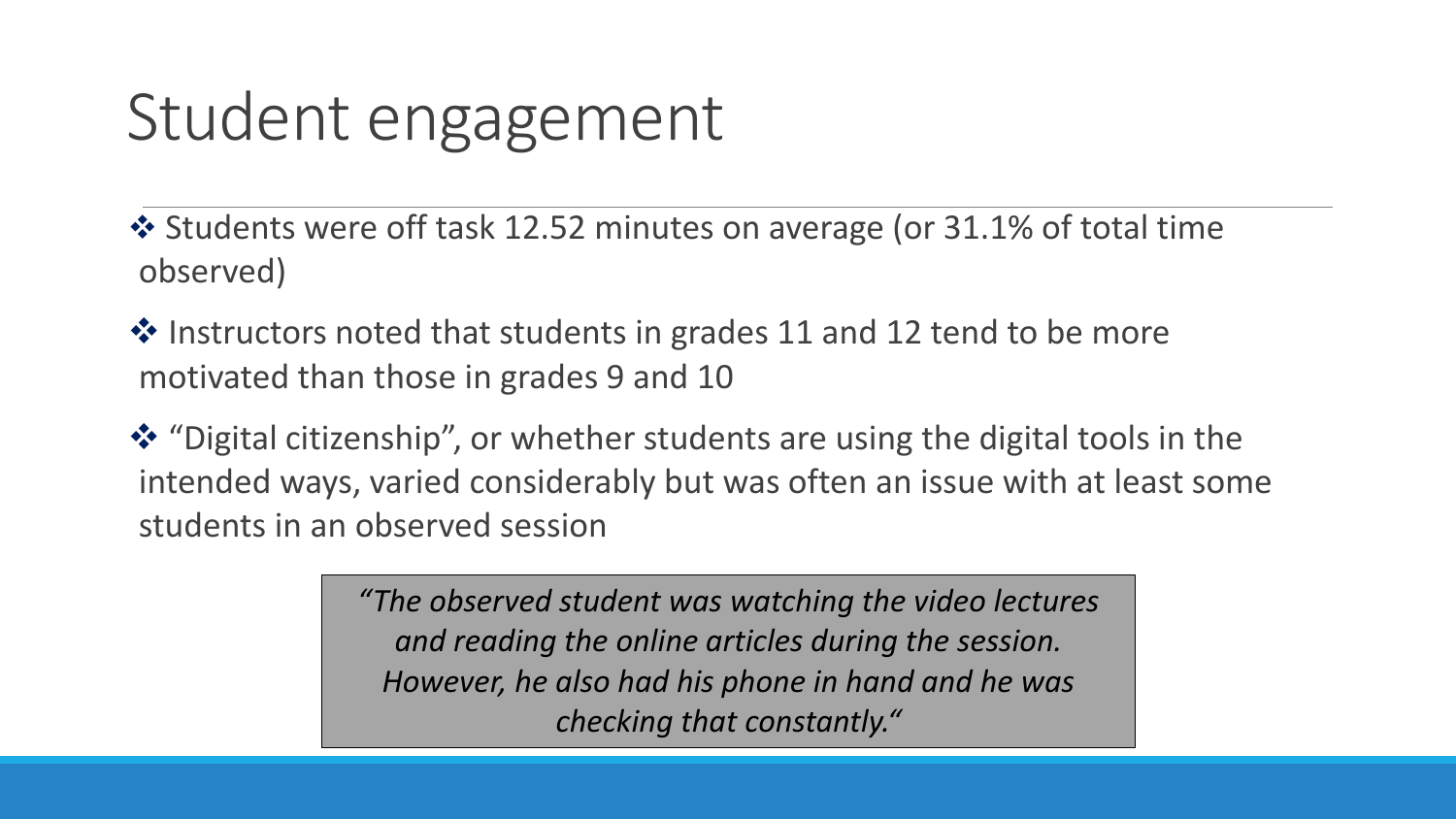Highly-rated examples: The student was completely engaged in the session, reading the screen, taking notes, trying to figure out algebra problems on a quiz.

The student works continuously, taking detailed notes.

Low-rated examples: The student made little to no effort to work on her course in Edgenuity.

The student ran the slides and video with no headphones (so didn't hear the lecture itself) and was on his phone for 40 minutes not even looking at the screen. Occasionally he talked to the student next to him. He sat on the same slide for periods of time (5-6 minutes) before clicking it. He did click when the teacher walked by. Two other girls in the corner were talking constantly and not working.



- [4] Students have full engagement in instruction.
- [3] Students are engaged in most of the instruction.
- [2] Students are engaged in some of the instruction.
- [1] Students rarely are engaged in instruction.
- [0] Students are not engaged in instruction.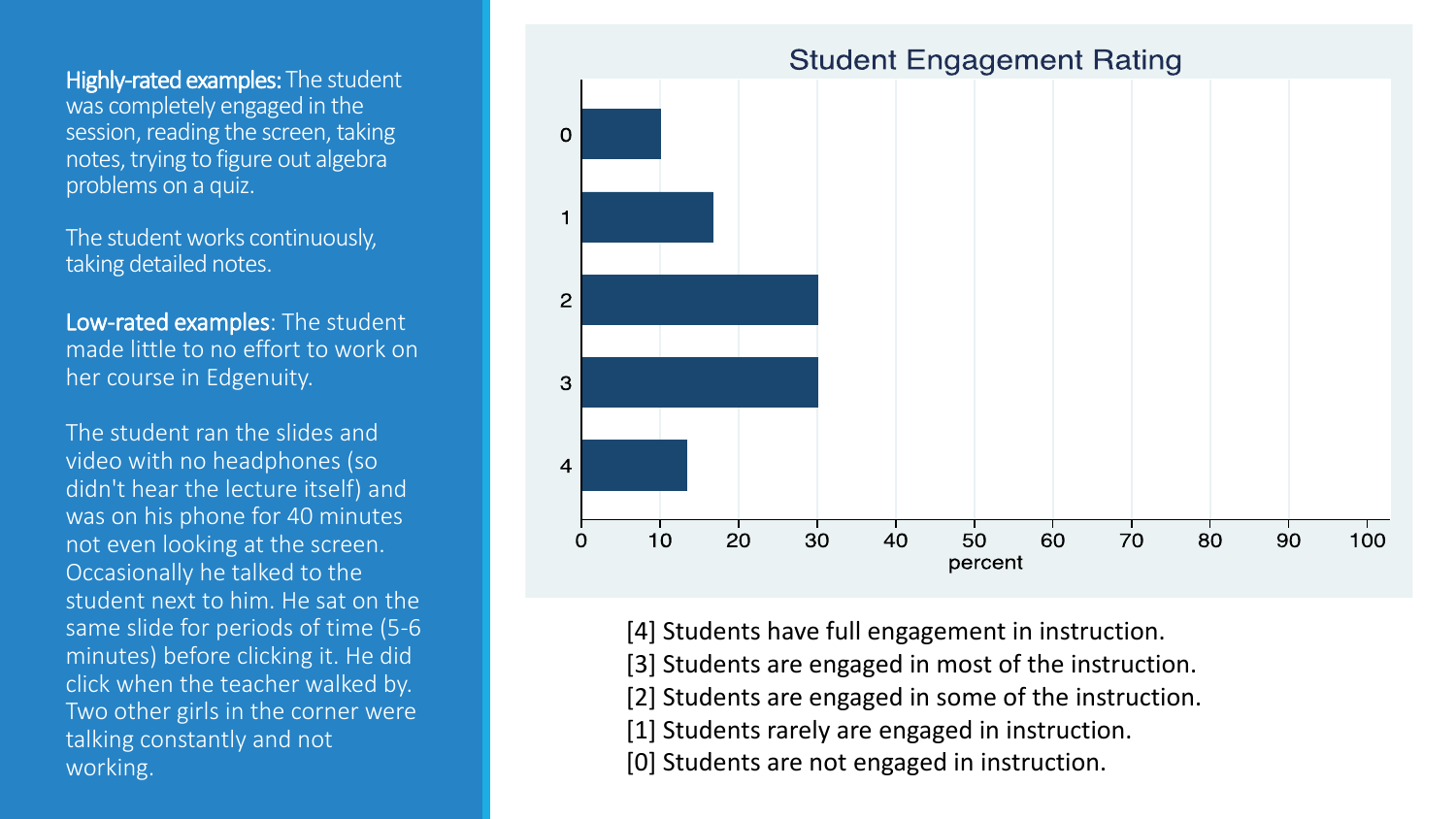Highly -rated examples: The student stayed focused on using the technology appropriately.

The student was using the desktop in the way intended, but did not use headphones to listen to the video lecture.

Lower-rated examples: The student was not using the laptop for instruction and was texting on her phone throughout the session.

Some students were visiting music websites on their desktops and started talking with other students.

Some students were playing games on the computer.



[4] All students are using the technology as intended by the instructor and/or instructional program.

[3] Most students are acting responsibly and using the technology in intended ways, and there are no apparent distractions.

[2] Some students are using technology in unintended ways but distractions are minimal.

[1] A sizable fraction of students are using the technology in unintended ways and creating distractions in the environment.

[0] Most students are violating intended uses of the technology (e.g., switching to games, using for inappropriate material) and creating distractions in the environment.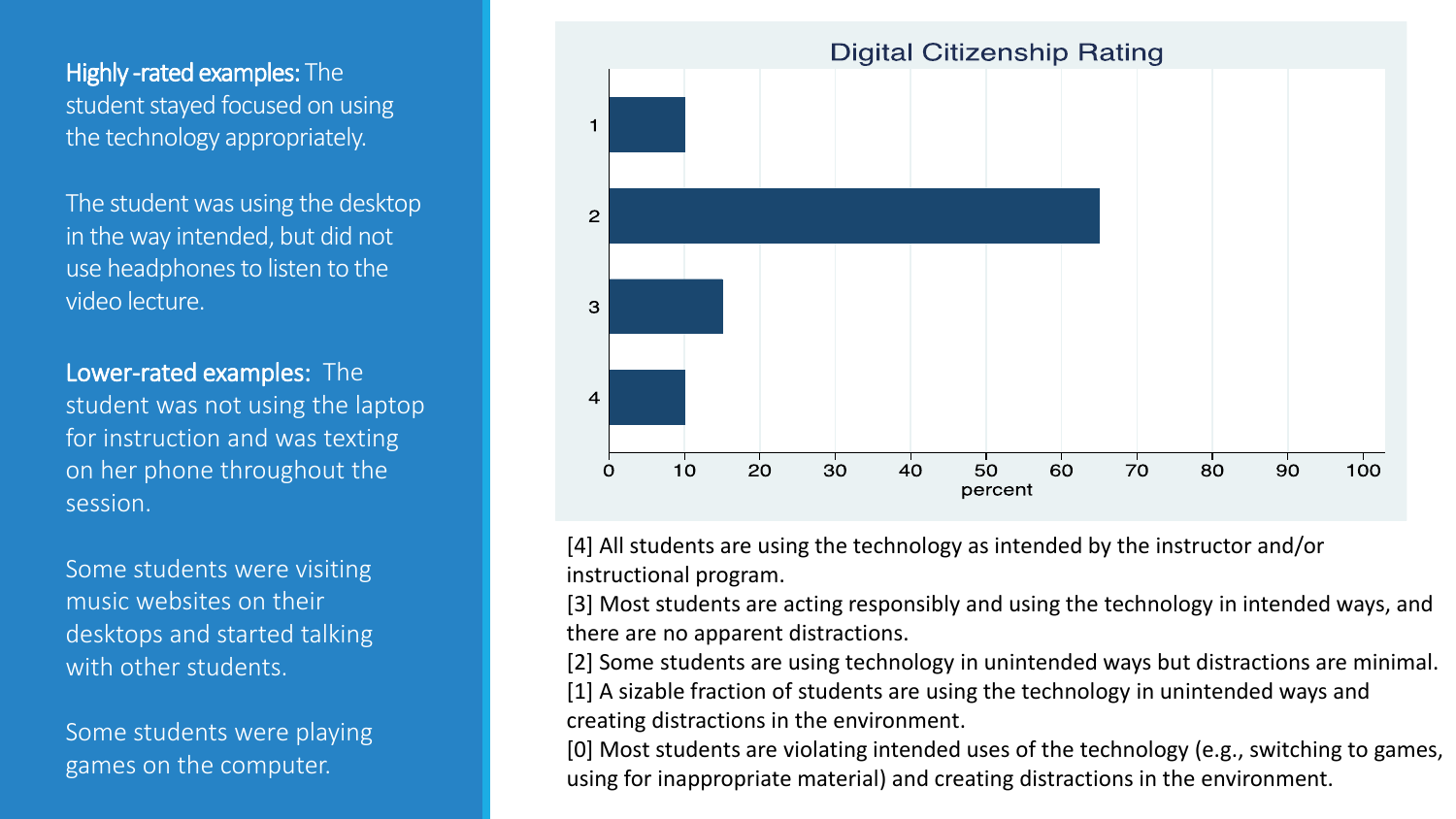## Recommendations

IMPROVING THE USE OF DIGITAL TOOLS IN MPS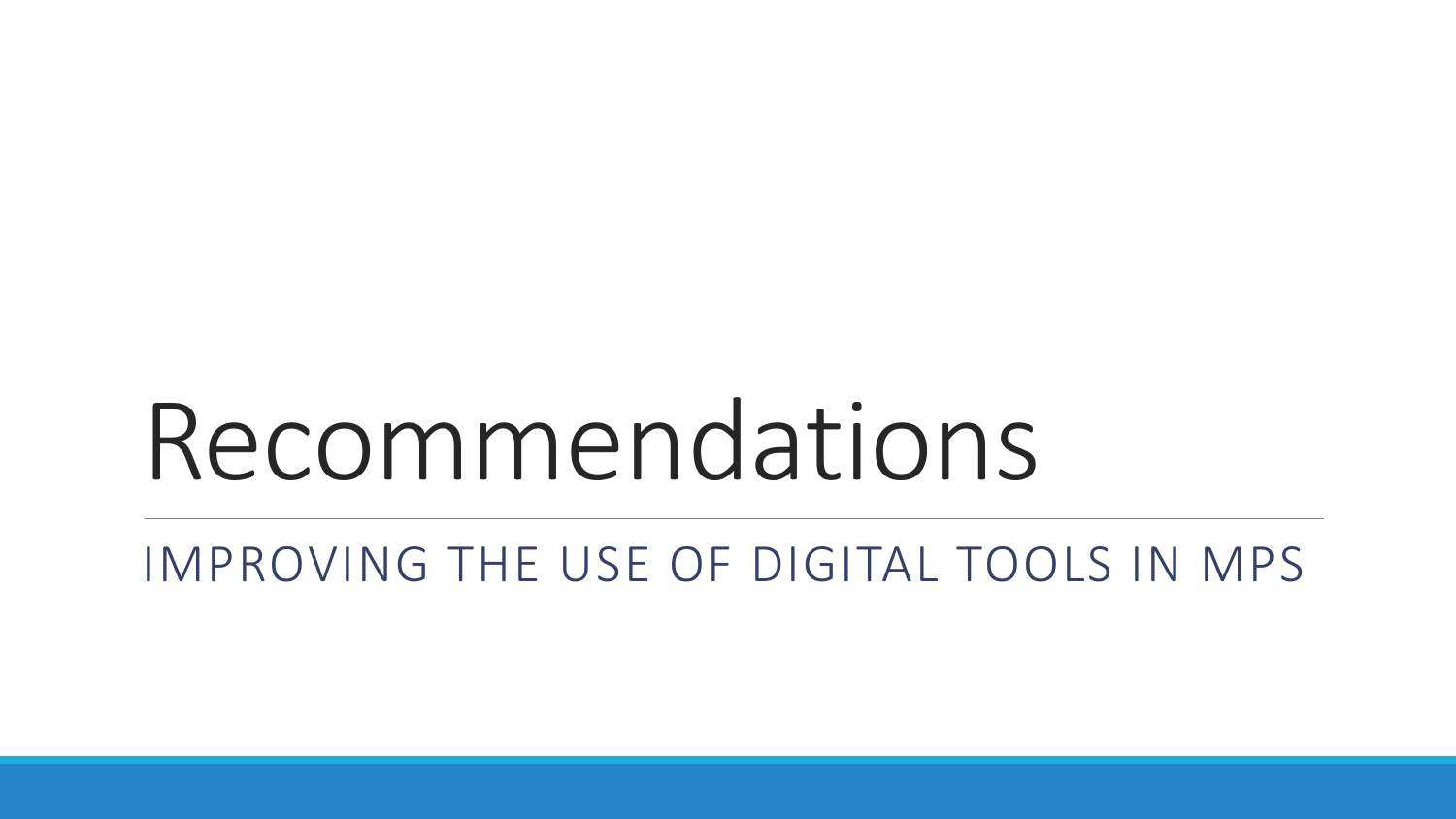### Preliminary recommendations from qualitative and quantitative analyses

- ◆ Based on the quantitative analysis, we recommend further investigating the following:
	- How are students guided in their Edgenuity course-taking (e.g., electives vs. other subjects)? What determines whether ELLs choose Spanish language courses?
	- What policy, organizational and instructional factors at school and/or classroom levels contribute to differences in completed activities per day, session duration and idle time among Edgenuity users?
	- What approaches or strategies are used in MPS schools (where Edgenuity is being used) to identify students who are falling behind in active system time and successful completion of courses required to graduate?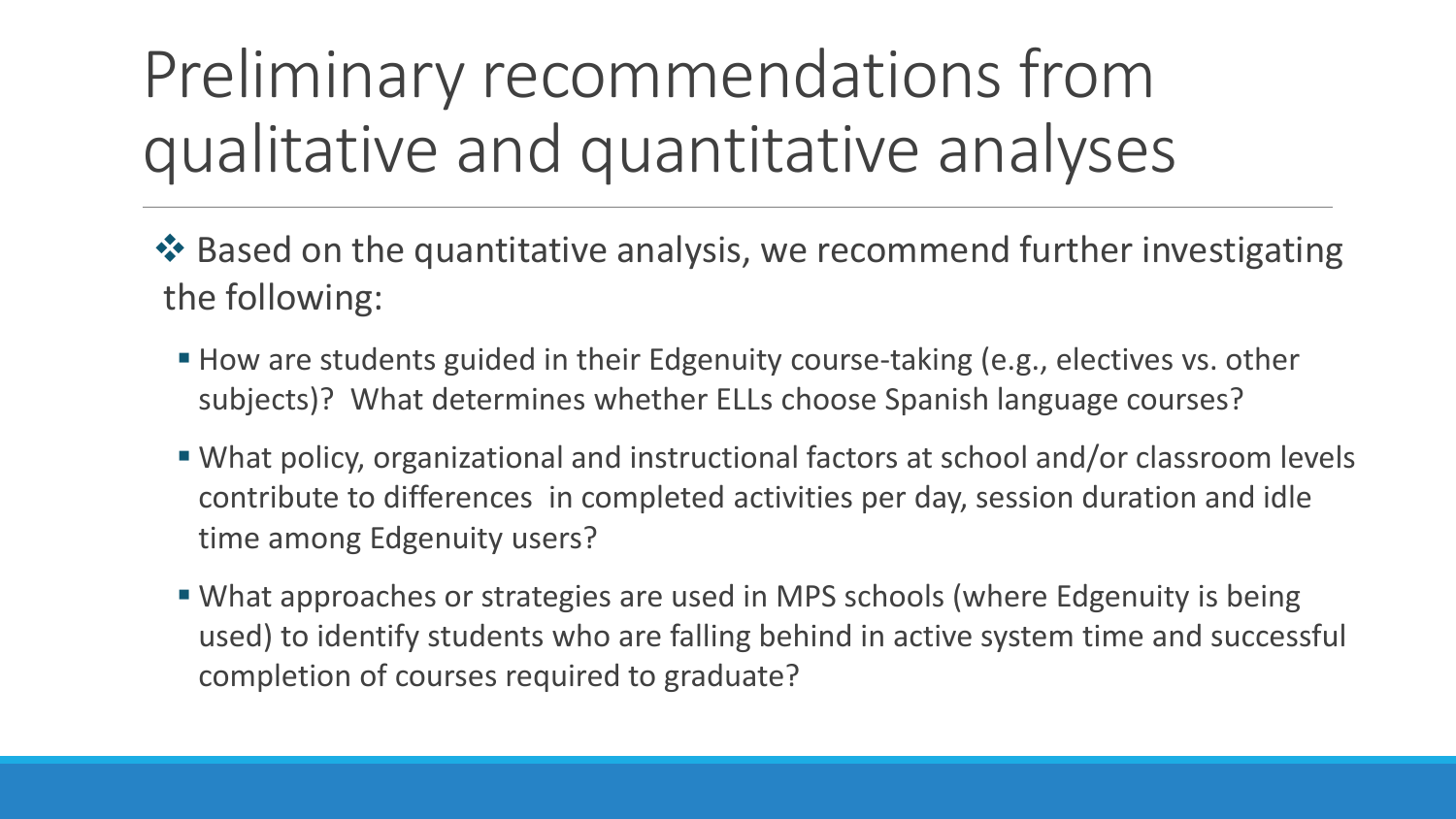### Preliminary recommendations from qualitative and quantitative analyses

#### **We recommend considering the following related to** *instructor experience and certification***:**

#### *Content knowledge*:

- Alternative education certification to have constant, broad coverage
- How to find a cost-efficient way to have advanced content knowledge available in the classroom; are there economies of scale to be realized across MPS (e.g., a "call center" in MPS that is staffed by content people who also know the Edgenuity platform?)
- Edgenuity doesn't make specific accommodations for *students with disabilities* 
	- Option A: A lab instructor should have special education training in order to make appropriate accommodations, or
	- **Option B: Regular access to a special education teacher elsewhere in the school who also has been** trained on Edgenuity platform (less resource-heavy than Option A)
- Access to staff trained on Edgenuity to support *English language learners* when needed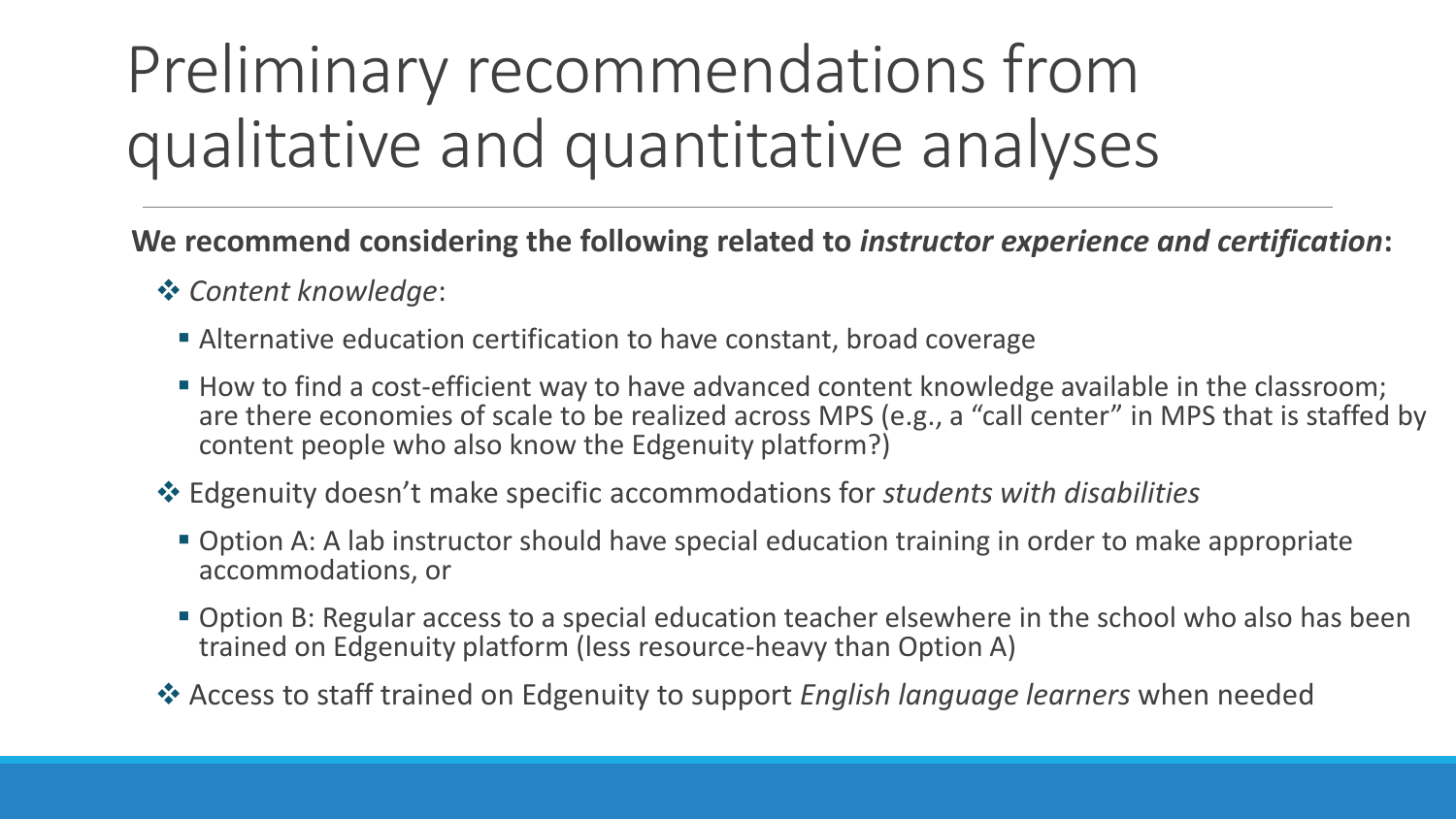### Preliminary recommendations from qualitative and quantitative analyses

#### **We recommend considering the following related to instructor** *training***:**

#### *Tech support*

- Needs assessment with current Edgenuity teachers on 3-4 specific areas they need training on (apart from Edgenuity platform itself)
- MPS tech support conducts training
- **<sup>◆</sup>** Pedagogic training on Edgenuity (not just on how to access data and navigate platform)
	- **Student engagement in blended settings**
	- **Facilitating higher order thinking via Edgenuity**
	- **Incorporating offline materials**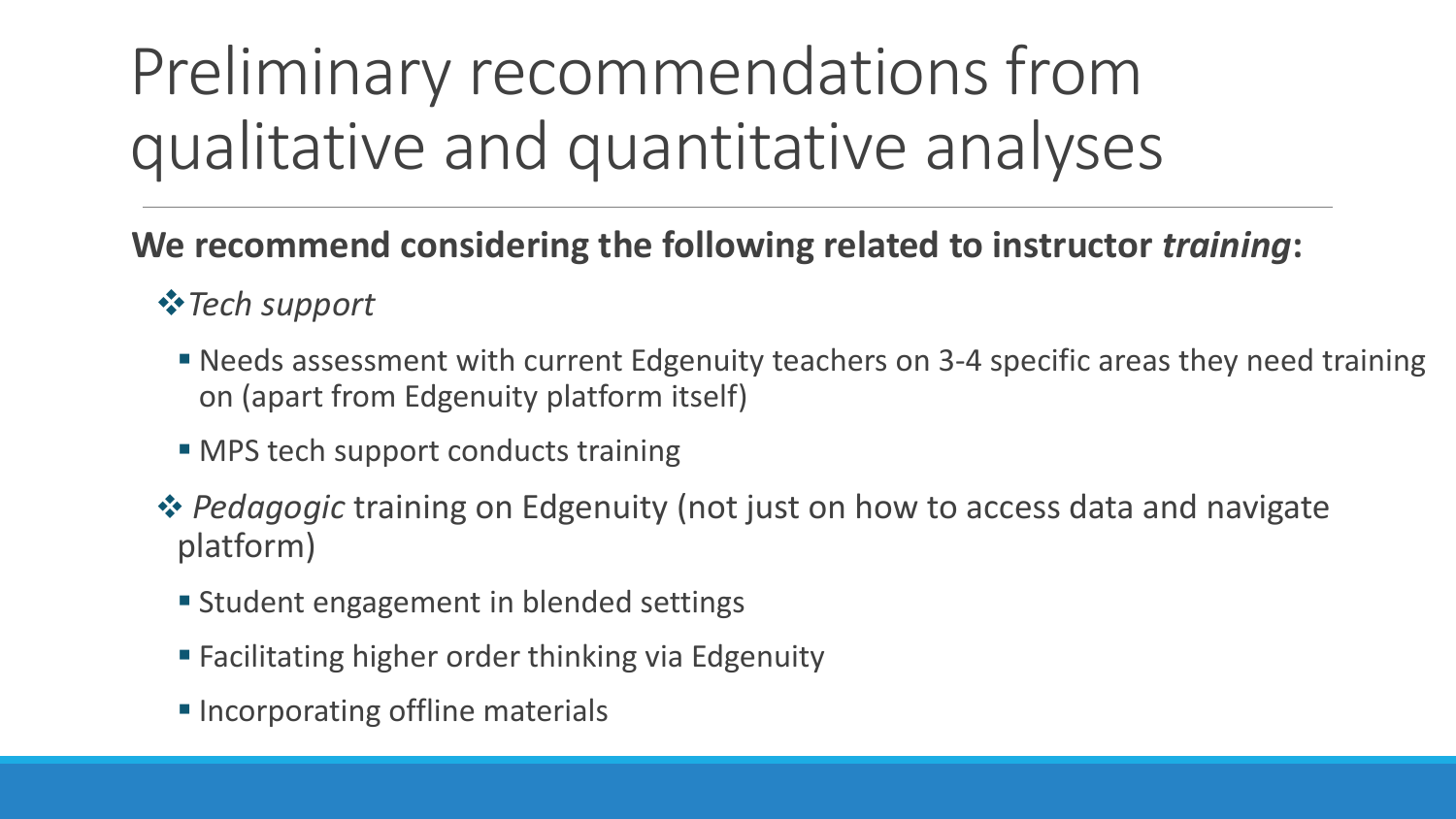## Next steps in the research and discussion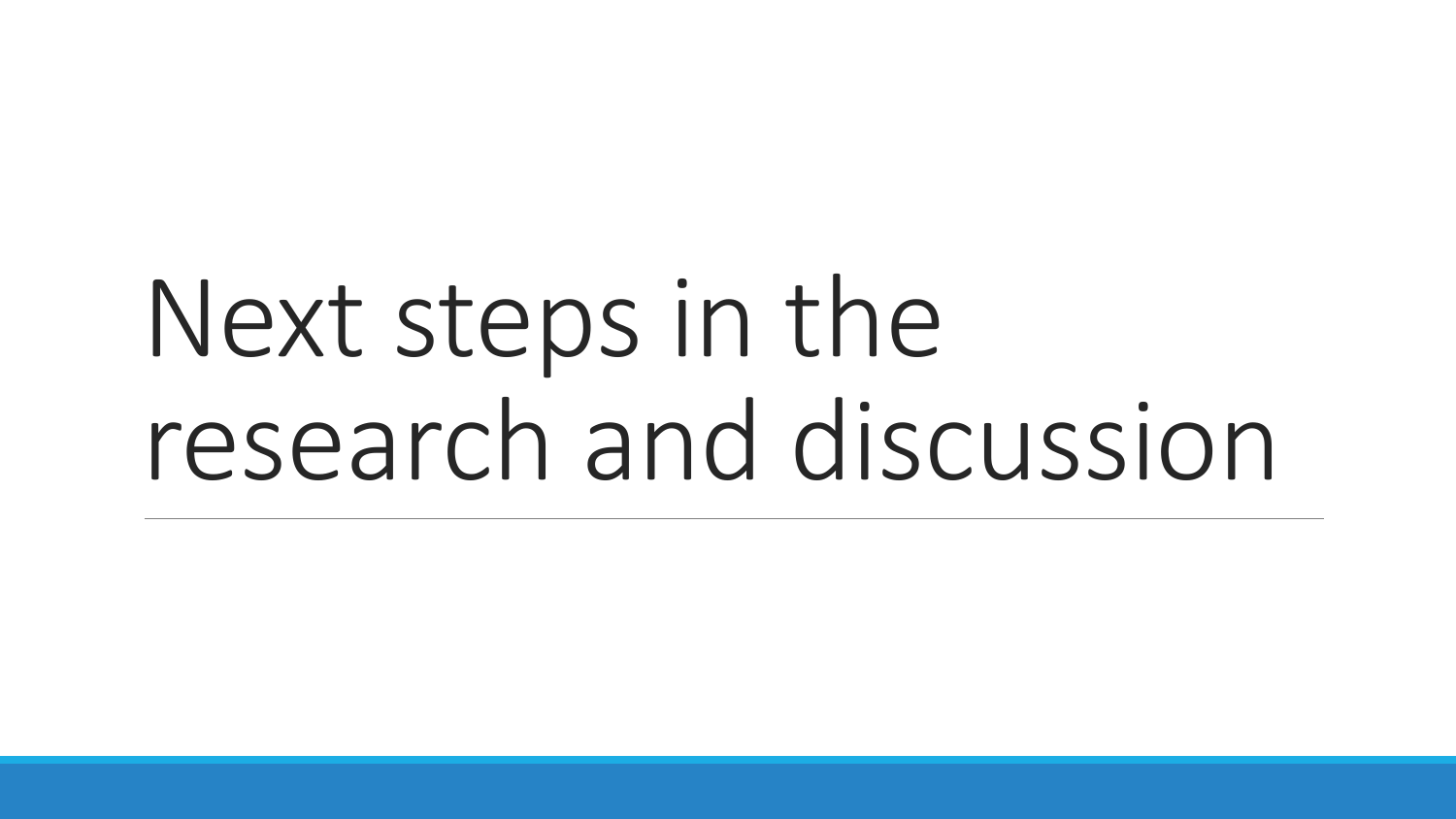### Next steps for MPS digital tools research

WT Grant award provides funding for continued collaboration through July 2019

 $\dots$  **WTG Foundation focus: Can digital tools be used effectively to close opportunity and** achievement gaps?

Next steps:

- Obtaining, linking and analyzing 2015-16 Edgenuity data and MPS student records/test scores
- **❖ Data collection for 2016-17** 
	- Obtain online tutoring vendor data for digital tools use in elementary schools
	- Observations of Edgenuity and online tutoring
		- *For discussion: process for scheduling observations; potential for purposive sampling*
- Ongoing analysis of prior years of linked Edgenuity-MPS student record data to discern patterns in use of Edgenuity and to examine individual student progress for multi-year users
	- We would like to examine high school graduation/completion and to explore the possibility of obtaining data to examine student post-high school/labor market outcomes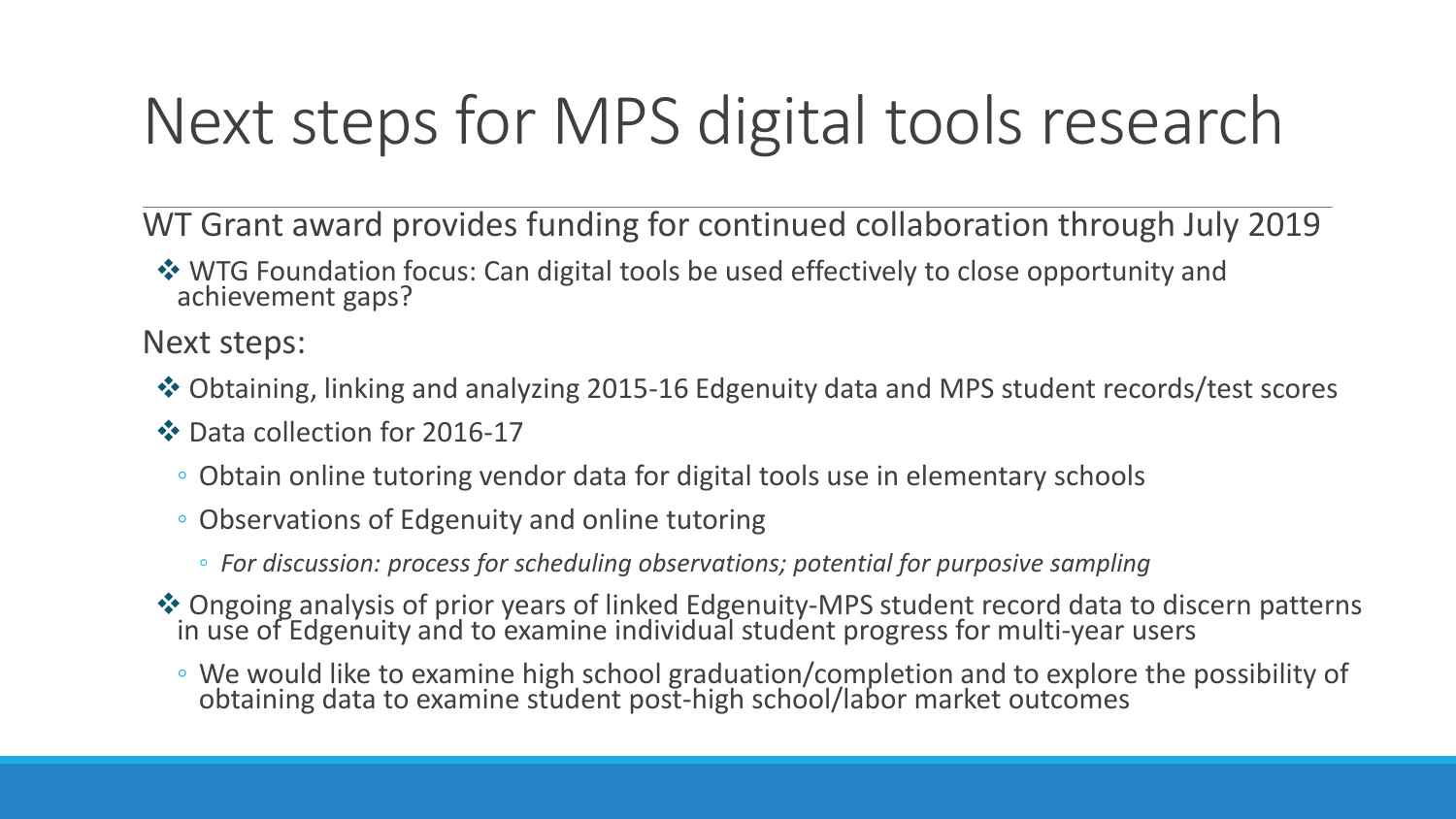#### Edgenuity-MPS data match rates and potential for improvement

 We linked Edgenuity session and gradebook data files (over 1.6 million records) with MPS student data in 2014-15 school year; we matched 86.6% of these sessions with MPS student records (a total of 96,853 MPS student records linked with the Edgenuity data, including 5,282 Edgenuity users)

 For the 2013-14 school year, we linked over 1.5 million Edgenuity session-gradebook records to MPS student records with a match rate of 81.4%; 78,770 student records, 4,872 for Edgenuity users

**\*** There were a small number of high schools/educational settings for which we have lower Edgenuity-MPS match rates; we recommend investigating this further:

- District summer school (match rate: 47.4%, 2014-15; 36.9%, 2013-14)) and district virtual courses (26.9%, 2014- 15; 3.3%, 2013-14)
- **Transition H.S. (51%, 2014-15; 55.3%, 2013-14)**
- Other schools with a less than 70% match rate: Project Stay (68.8%, 2014-15); Groppi and Milwaukee Co. Youth Education Center (2013-14 only) and Nova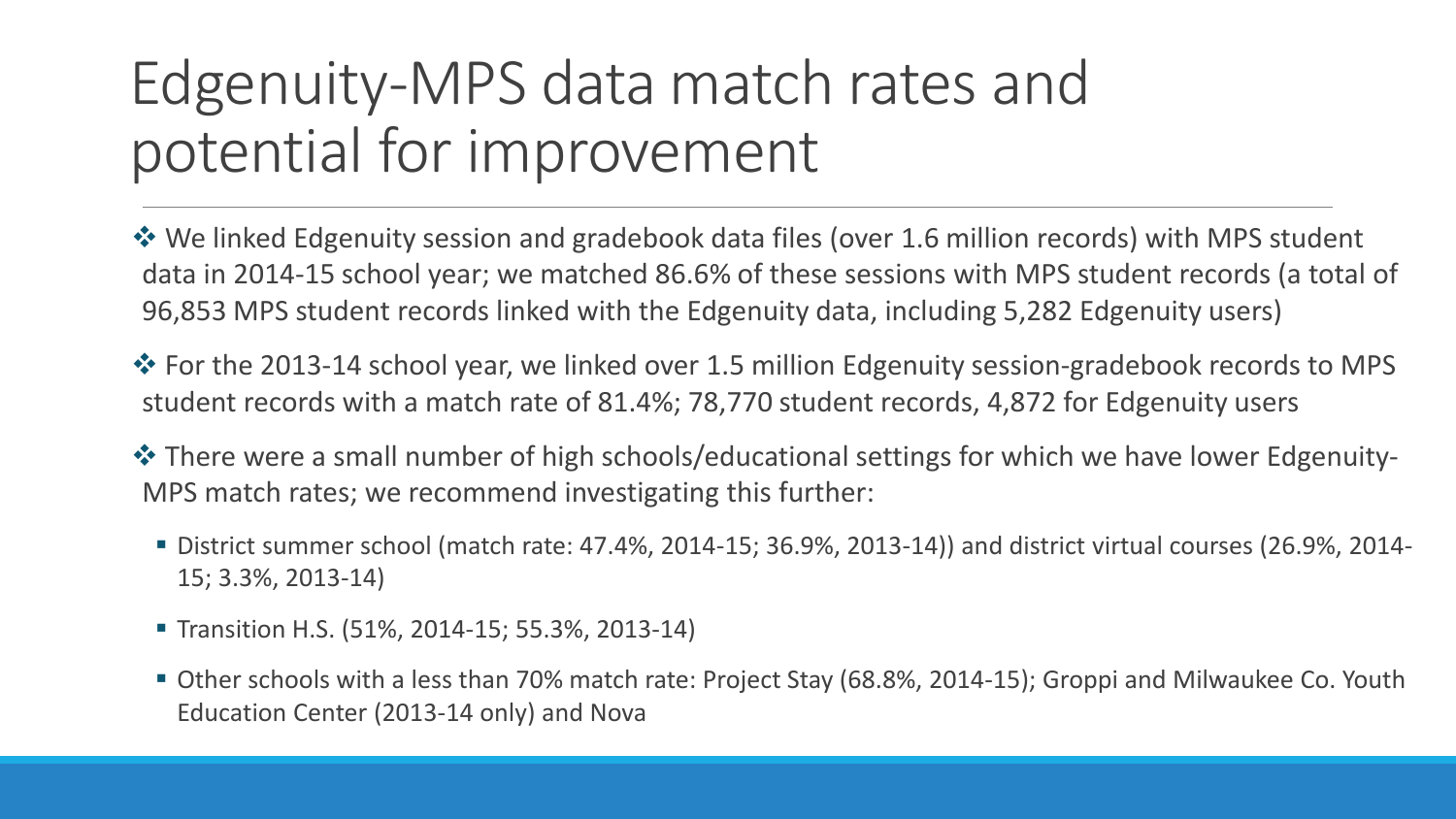### Additional areas of focus in observations

**❖ Physical environment** 

- **❖ Curricular content**
- **❖** Instructional model
- **❖** Interactions

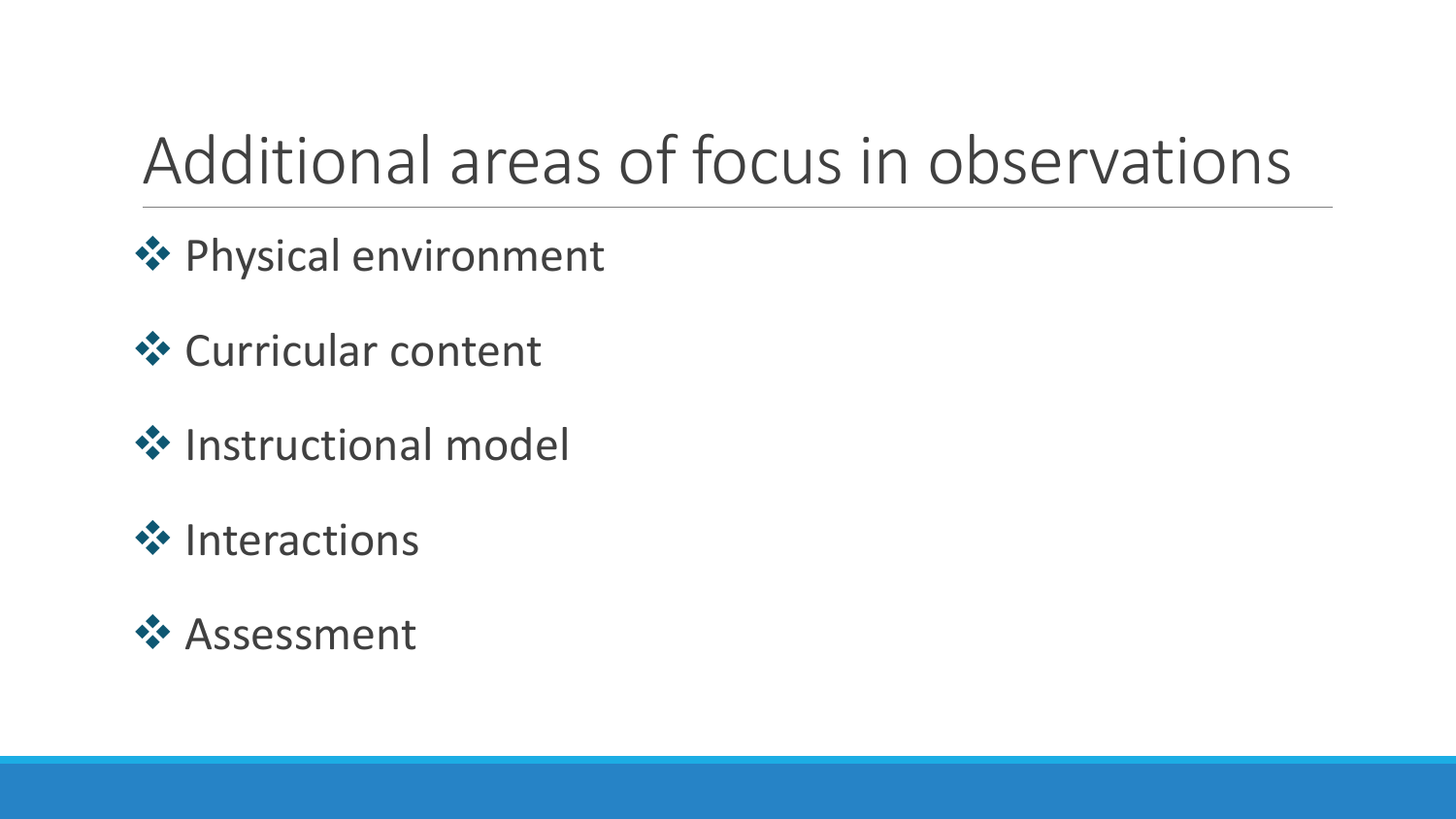Highly-rated example: This was a large computer lab with 40 computers, 1/2 had students using them. It was bright, clean and organized with couches in the middle of the room. Mostly quiet during the period. The teacher was there for questions.

Low-rated examples: Limitations of the physical environment were due to the student's (inappropriate) use; student had the opportunity for access (to technology) at all times.

A lot of students were talking or walking around, making a lot of noise.



[4] Students have full access to the instructional setting throughout the session. [3] The physical environment presents occasional or partial enhancements to quality learning opportunities.

[2] The physical environment does not get in the way of quality learning opportunities, but does not contribute to them.

[1] The physical environment presents occasional or partial barriers to quality learning opportunities.

[0] The physical environment is a significant barrier to quality learning opportunities.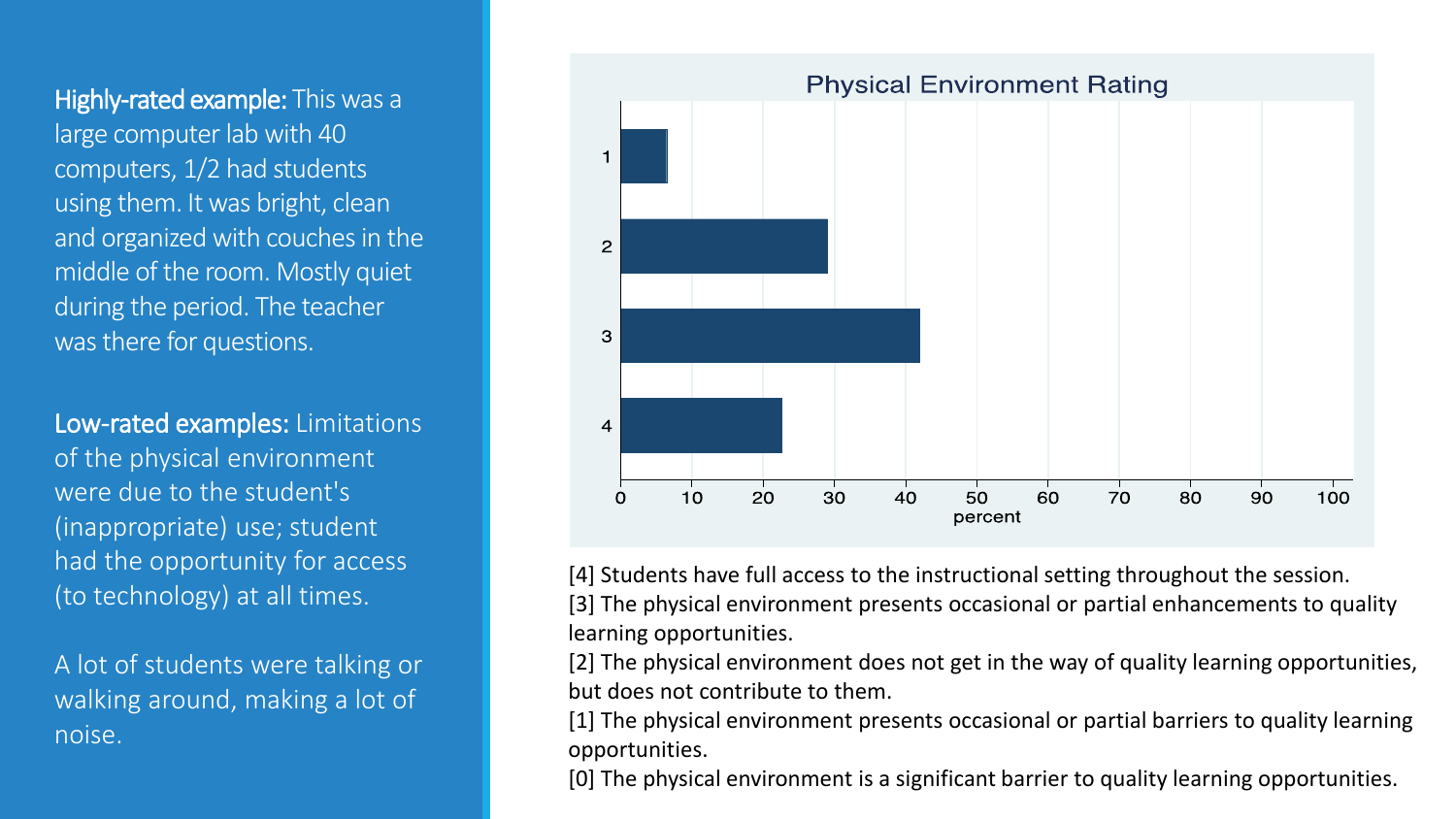Higher-rated (3) example: The student was taking a lesson that talked about teens and risk factors relevant to high school students. The video talked about different risk factors and possible interventions. The content was sequenced and structured.

Lower-rated (2) example: The student was working on the historical context of a novel. There was text and some photos, then taking notes based on outlined text on the screen. The curricular content is structured, and learning objectives made clear. It is content heavy and a lot for students to take in. It does not relate to students own communities and lives, and does not adapt within the session to students' particular needs (with the exception of teachers being able to have students repeat).



[4] Curricular content and structure observed to create quality learning opportunities throughout session.

[3] Curricular content or structure observed to create quality learning opportunities throughout session

[2] Curricular content or structure observed to create quality learning opportunities occasionally during session.

[1] Neither curricular content nor structure create or inhibit quality learning opportunities. [0] Curricular content or structure inhibit quality learning opportunities throughout session.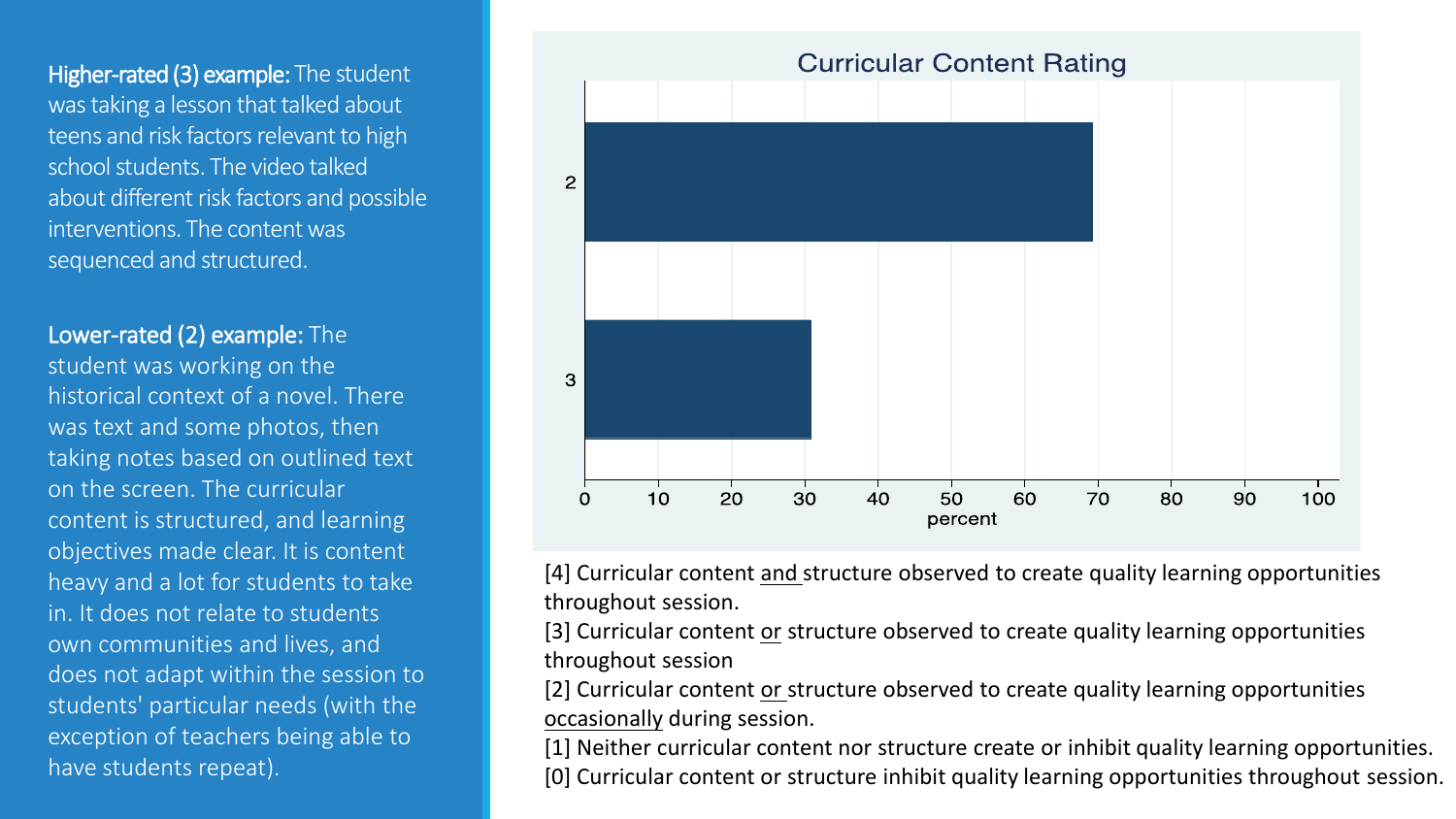**Examples: Student controls pace of** lesson, but this seems to be the only adaptation.

The student appeared to struggle when given the opportunity to do practice calculations in the system (enthalpy of reactions); it was unclear what opportunity the software might offer to support the student in performing the calculations.

Students primarily asked to listen, recite, demonstrate, occasionally apply. Not much critical thinking involved, or problem solving. The digital tool is used to house the instruction, not for communication or application of concepts.



[4] The instructional model and tasks consistently facilitate quality learning opportunities and adapts to observed (or known) student needs.

[3] The instructional model and tasks mostly facilitate quality learning opportunities and adapts to observed (or known) student needs.

[2] The instructional model and tasks facilitate some quality learning opportunities but do not adapt to observed (or known) student needs.

[1] The instructional model and tasks do not facilitate quality learning opportunities and do not adapt to observed (or known) student needs.

[0] The instructional model and tasks inhibit quality learning opportunities and do not adapt to observed (or known) student needs.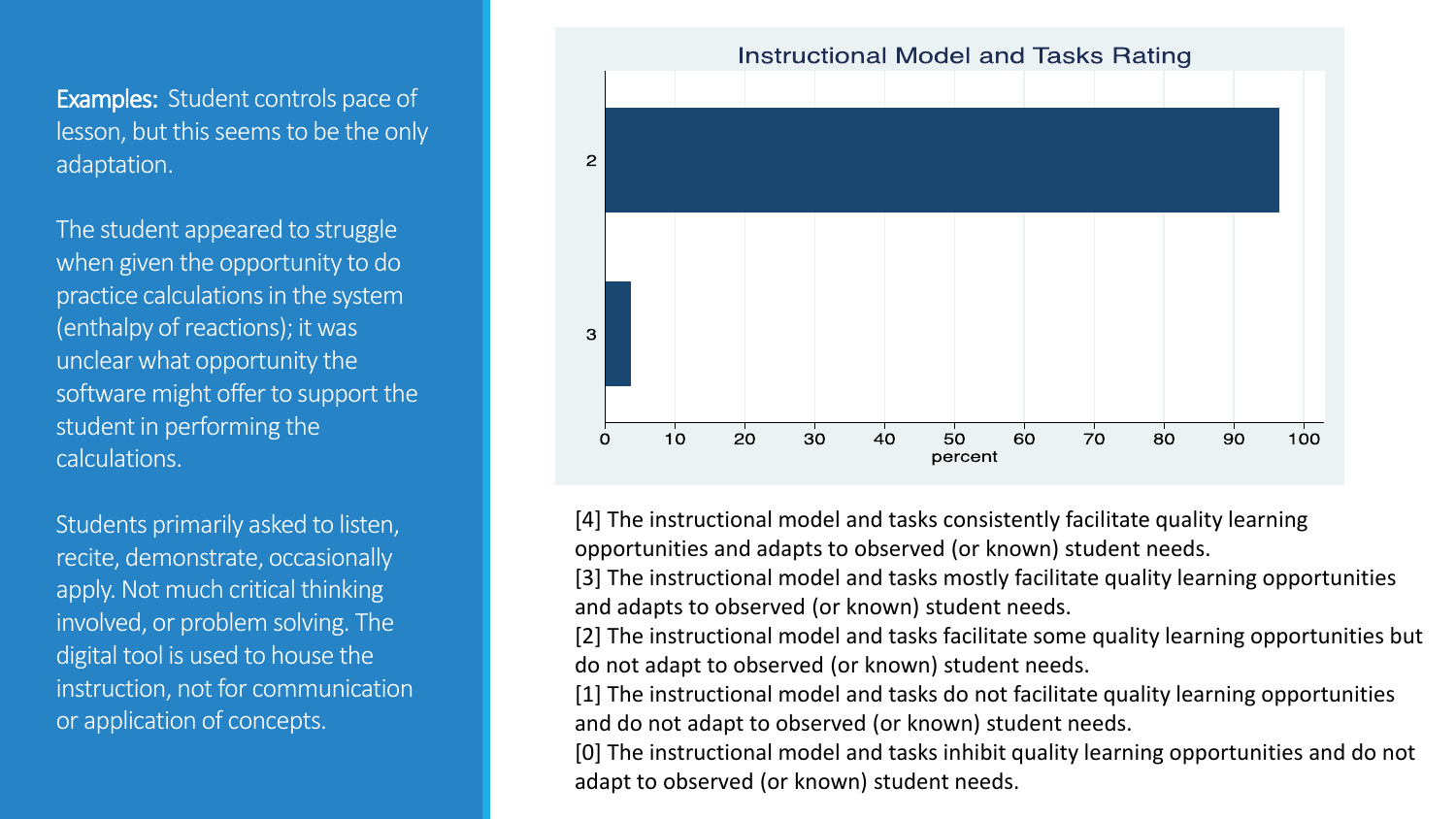Higher-rated example: Students are interacting with software through clicks and typing. The teacher did 8-10 walk-arounds and would talk to specific students either in response to questions or not, as well as related to personal issues and coursework.

Lower-rated examples: The student was playing games on the laptop most of the time. Only one teacher stopped by to remind the student go back to work, but the student went on with playing the games.

The student went to the teacher to check his answers for about 1 minute. Other than that, he was working on the computer and playing on his cell phone.



[4] Instructors and resources have constant, constructive interaction with students. [3] Instructors and resources mostly have constant, constructive interaction with students.

[2] Instructors or resources have some constructive interaction with students.

- [1] Instructors and resources have no constructive interaction with students.
- [0] Students, instructors or resources have destructive interaction with one another.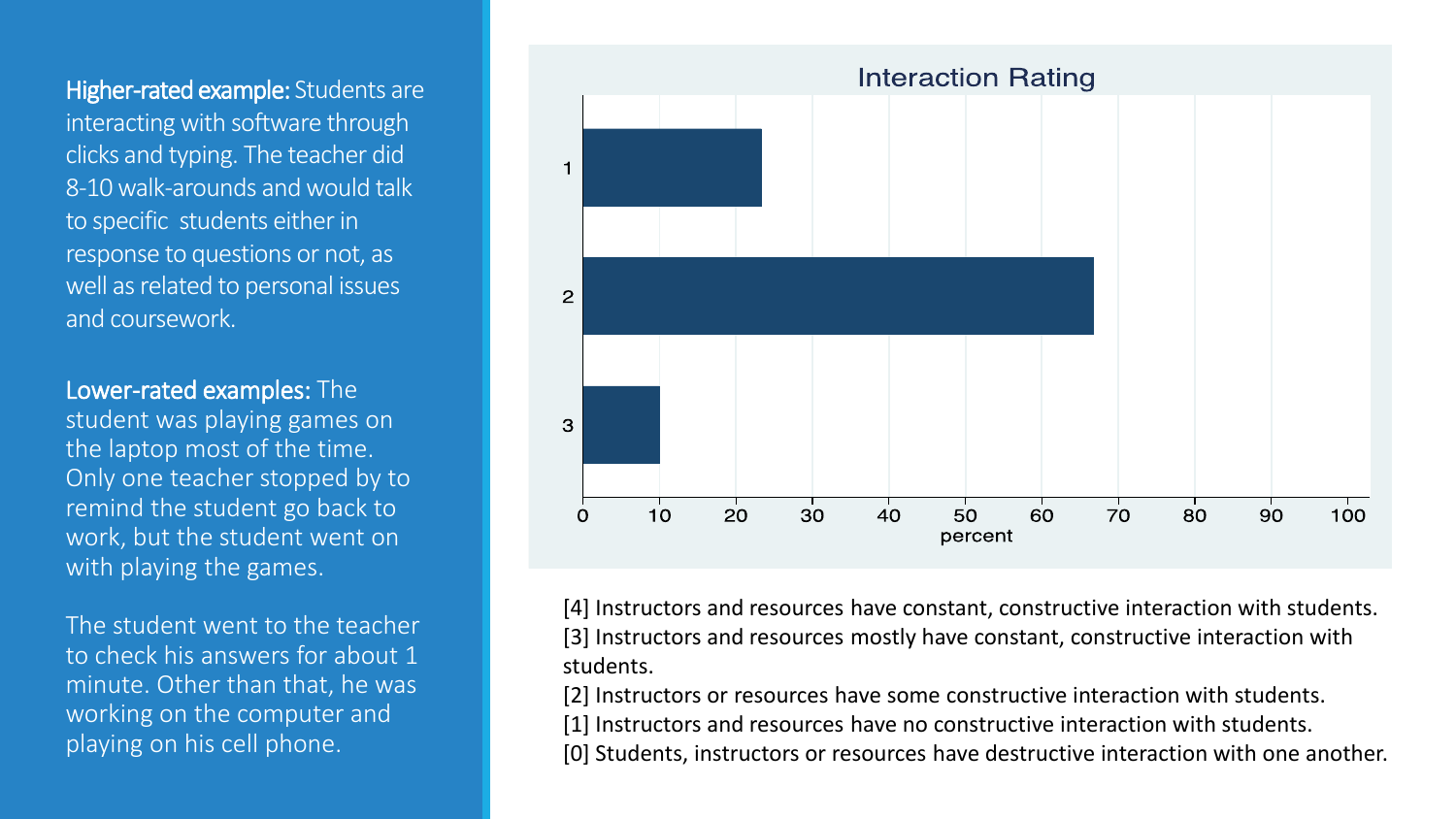Higher-rated examples: Student was assessed during the lesson on the instructional material; checked her notes and appeared to thoughtfully consider the assessment questions. Received a score of 60% and returned to the lesson to continue her work.

The student was taking a multiple choice quiz for most of this session. She had the teacher review the quiz to see how she did; she then fixed some questions she had wrong, and then he submitted it.

Low-rated example: The limitation of the assessment appeared to be on the student side; the student was not making a serious effort to use Edgenuity and complete the assessment.

The student only took the quiz for about 1 minute then quickly switched back to lecture so he could keep playing with his cell phone.



[4] Student learning is assessed frequently in varied formats that facilitate learning opportunities.

[3] Student learning is assessed frequently in a single format that facilitates learning.

[2] Student learning is assessed once in a way that facilitates learning opportunities

[1] Student learning is assessed during the session but is not constructive towards learning.

[0] Student learning is not assessed during the session.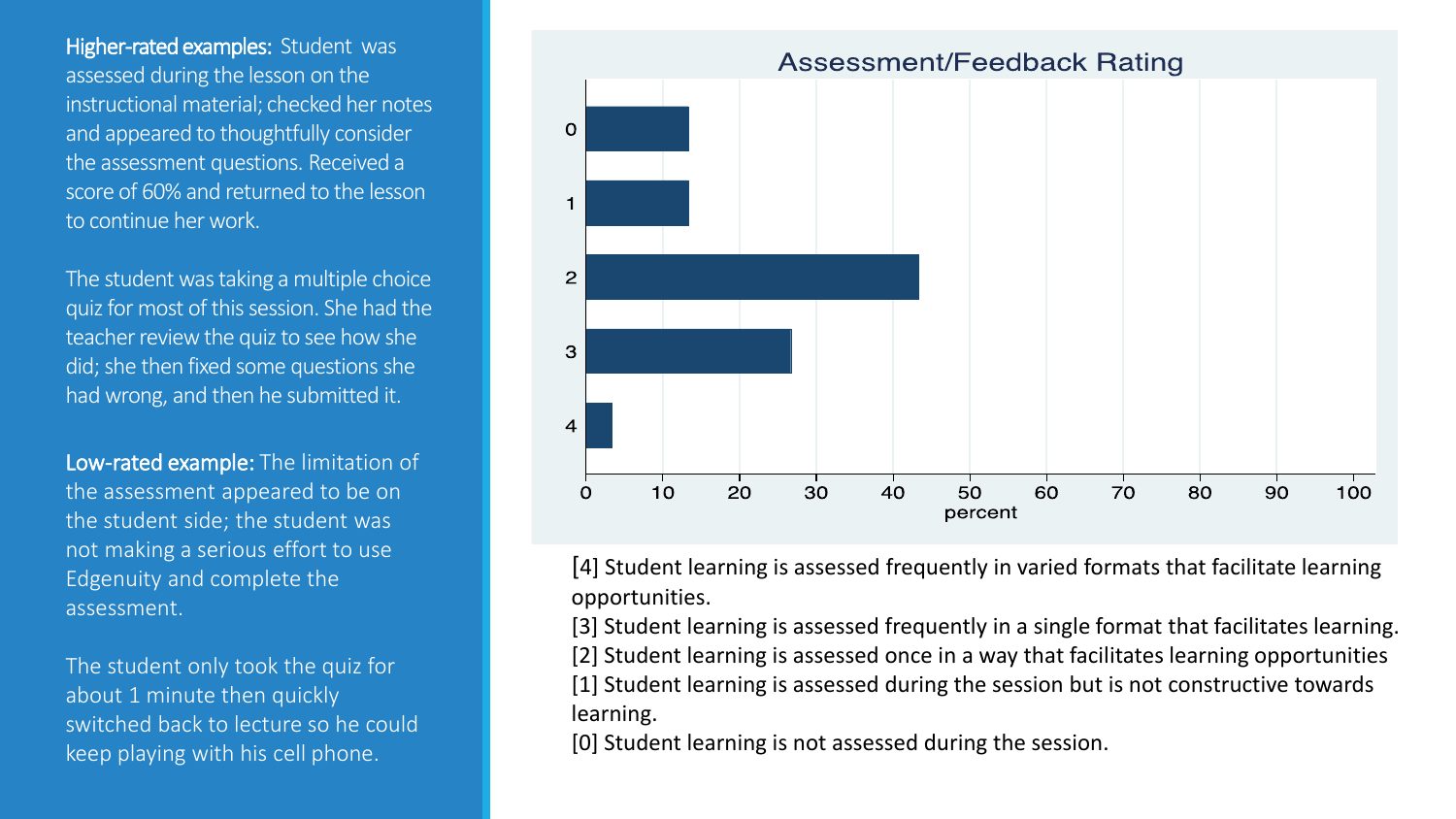## Linked Edgenuity Program-MPS Student Record Data

ADDITIONAL ANALYSIS AND FINDINGS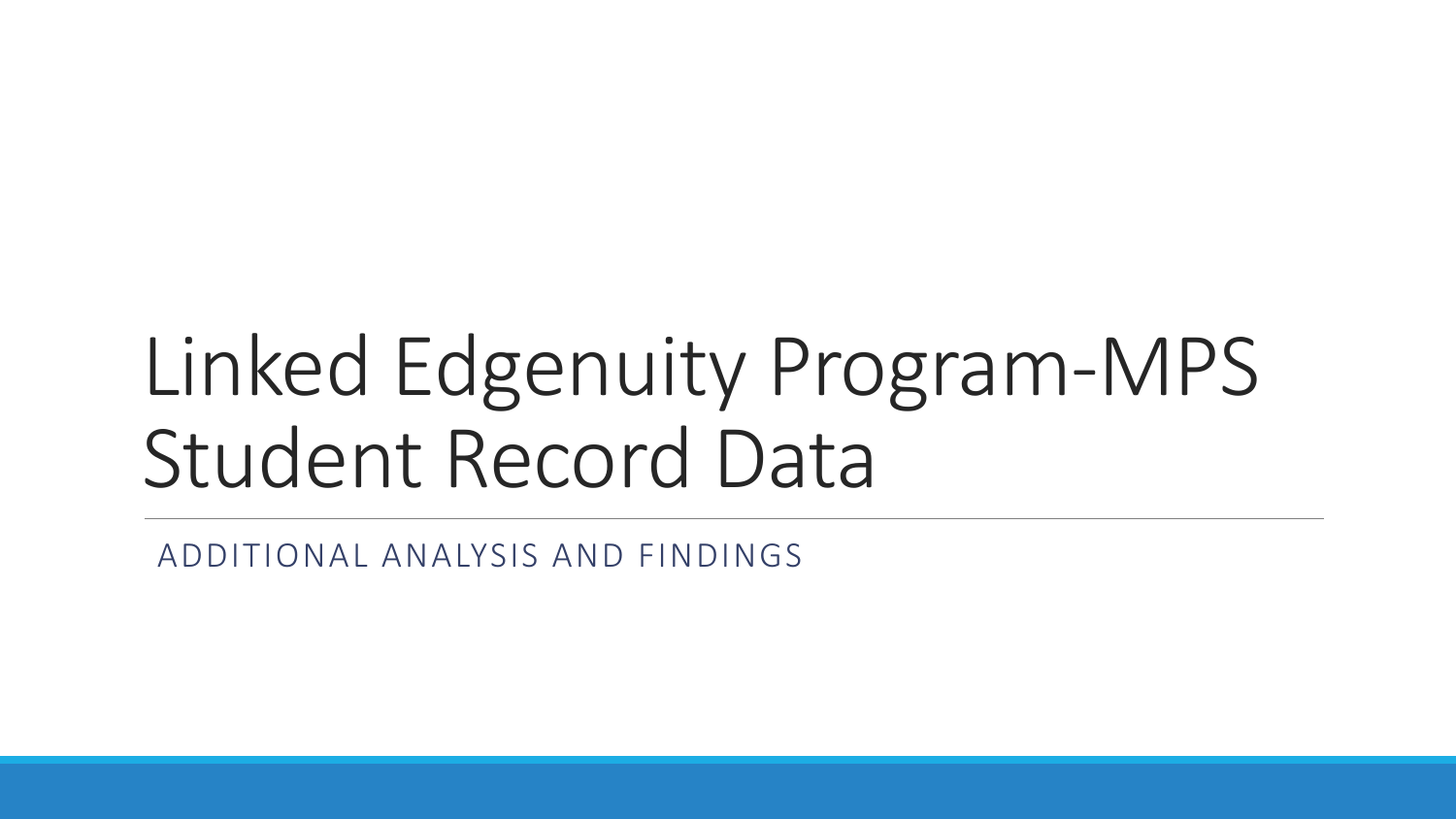### Improving the effective use of Edgenuity

 $\triangle$  Table 3 shows completed activities per day and average session duration by student subgroups using Edgenuity

- In addition to Bradley Tech, Bay View, Madison, North, Reagan, Story School and Transition H.S. also stood out as having students with both significantly higher numbers of completed activities per day and longer session durations on average
- $\triangle$ **Total** *active* time was also examined across all sessions for a given student (up to 333 sessions in 2014-15 and up to 392 sessions in 2013-14)
	- Regression analyses showed that free-lunch eligible students had significantly less total active time in Edgenuity (94 fewer total active hours), as well as students classified as "well below target" in their fall math performance (59 fewer total active hours)
	- Alternatively, female students had 49 more total active hours, on average, in 2014-15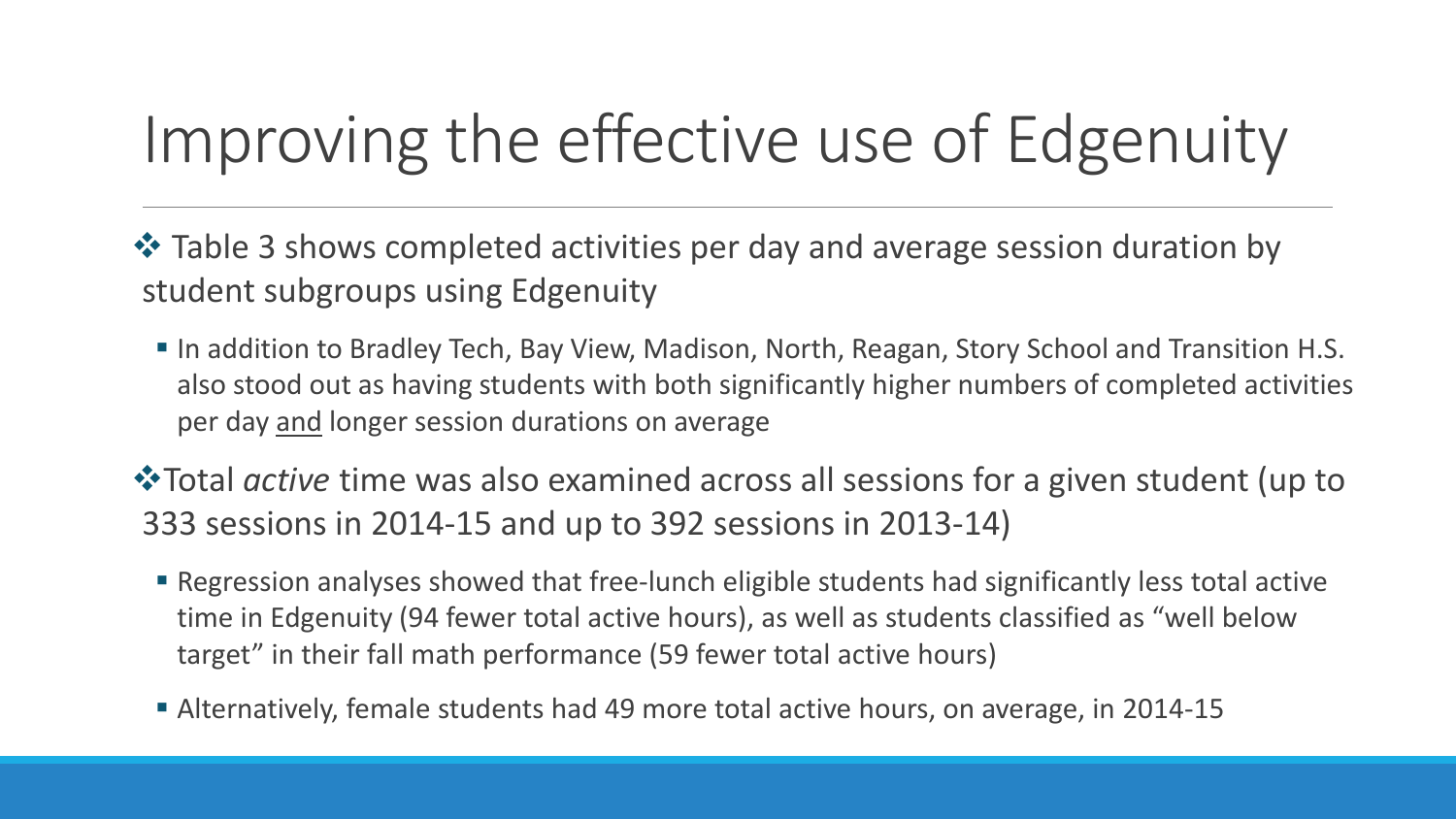| Table 3: Completed activities (per day) and average session duration by |                  |                |                  |                |  |  |
|-------------------------------------------------------------------------|------------------|----------------|------------------|----------------|--|--|
| student subgroups using Edgenuity, 2014-15 and 2013-14                  |                  |                |                  |                |  |  |
|                                                                         | 2014-15          |                | 2013-14          |                |  |  |
|                                                                         |                  | <b>Average</b> |                  | <b>Average</b> |  |  |
|                                                                         | <b>Completed</b> | session        | <b>Completed</b> | session        |  |  |
| <b>Student</b>                                                          | activities per   | duration       | activities per   | duration       |  |  |
| subgroup                                                                | day              | (min.)         | day              | (min.)         |  |  |
| <b>ELL</b>                                                              | 3.7              | 42.4           | 5.4              | 42             |  |  |
| <b>Not ELL</b>                                                          | 4.6              | 47.8           | 4.9              | 52.7           |  |  |
|                                                                         |                  |                |                  |                |  |  |
| Special needs                                                           | 3.8              | 45.4           | 3.9              | 48.8           |  |  |
| <b>None</b>                                                             | 4.7              | 48             | 5.2              | 52.8           |  |  |
|                                                                         |                  |                |                  |                |  |  |
| Free lunch                                                              | 4.4              | 46.8           | 4.9              | 51.6           |  |  |
| Not eligible                                                            | 5.1              | 51.5           | 5.3              | 56.4           |  |  |
|                                                                         |                  |                |                  |                |  |  |
| Sig. below target                                                       | 3.9              | 43.2           | n.a.             | n.a.           |  |  |
| Not sig. below                                                          | 4.5              | 47.7           | n.a.             | n.a.           |  |  |

Students absent more often had significantly lower rates of completing activities—they completed two fewer activities per day on average in 2014-15 for each additional percentage point of absences (and one less activity per day in 2013- 14). They also had significantly shorter session durations and spent significantly more time idle while logged in.